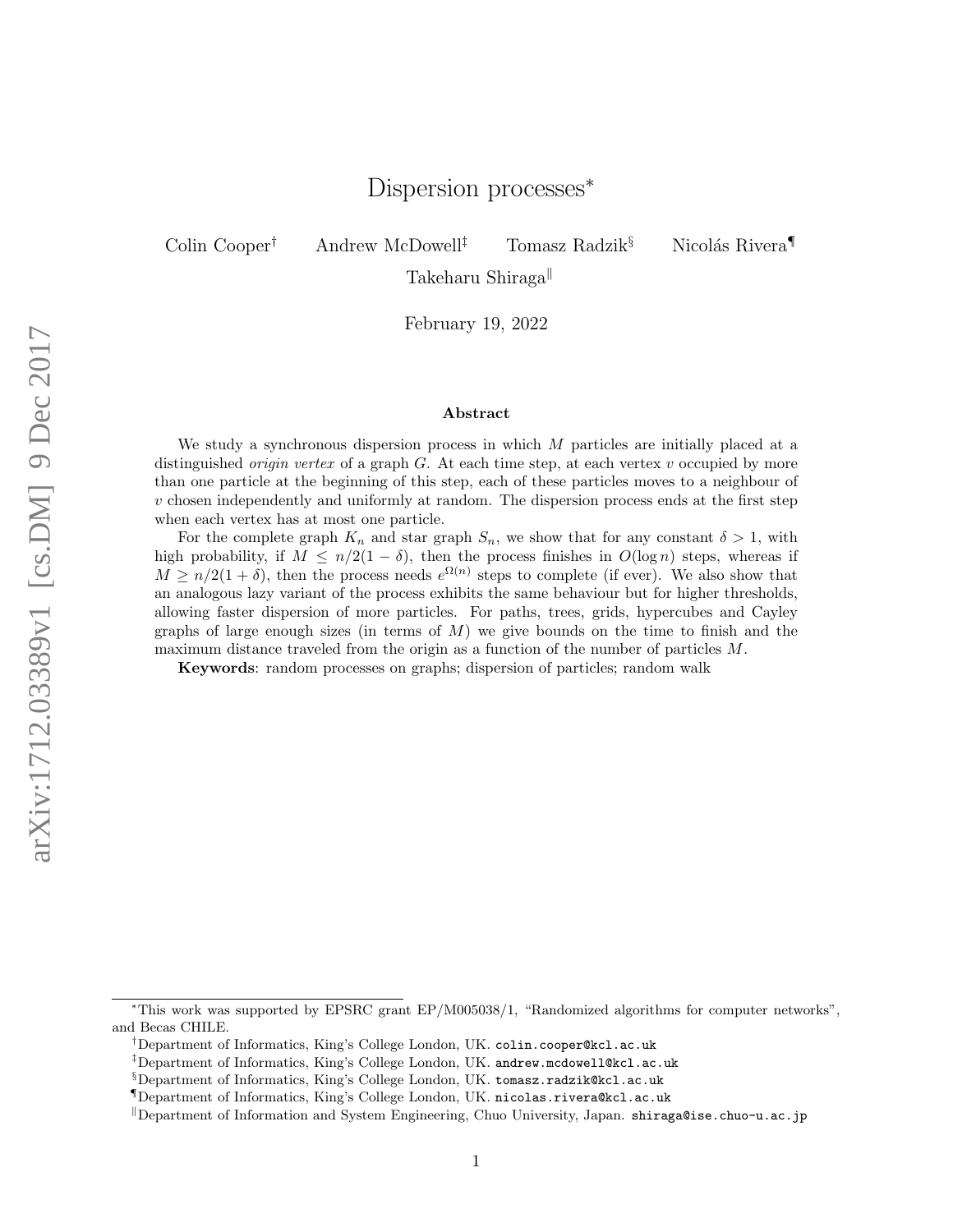# 1 Introduction

A dispersion process can be described as follows. Initially a group of identical particles are located at a single vertex of a graph. The particles move apart in a distributed fashion until no more than one particle occupies any vertex. When this occurs we say the particles are dispersed.

We require the behaviour of the particles during dispersion to be identical, their movements random, and that no communication, prioritization or other symmetry breaking occurs. The process we consider, hereafter called Dispersion, works as follows. The process is synchronous and proceeds in discrete steps. Whenever two or more particles occupy the same vertex at some step, they move independently to a random neighbour. If only a single particle occupies a vertex, it stays there until another particle arrives. Thus particles move as a reflex action when two or more particles occupy the same position. If we reach a situation where each particle is on a different vertex, there can be no further movement and the particles have dispersed.

For each step at which it moves, each particle makes an independent random walk. However, the steps at which a particle moves are completely correlated with the arrival of other particles, and so the particles make random walks which stop and start. Up to the time a particle finally stops, at every step it moved someone else moved with it.

Dispersion is an abstraction of many situations. The simplest ones are from physics. For example when a group of similarly charged particles are held at a single point, and move apart by natural repulsion. Another, concerns dispersion of hard spherical particles (atoms) which do not allow spatial overlap. An example from biology is dispersion of progeny; a clutch of eggs hatch, and the hatchlings move away, each to establish an exclusive territory.

The dispersion process differs from the type of methods considered previously for dispersing robots or sensors, in that we do not explicitly require the particles to disperse uniformly throughout the network, but merely to move away from one another and establish a personal space. This means that the degree of self-organization is less than required for swarm systems. Random dispersion of swarms is considered by  $[1, 2]$ . The particles use Lévy Flights to move a random biassed distance d with probability proportional to  $1/d$  (within some large finite range).

We suggest that dispersion could be used as a primitive form of load balancing in the absence of symmetry breaking. This assumes that any vertex is willing to process at most one job, but no vertex is prepared to process two or more jobs.

Dispersion is in many ways a natural analogue of Internal Diffusion Limited Aggregation (IDLA). In IDLA particles start from the origin vertex one at a time. The next particle does not start until the previous particle stops moving. Once introduced, the current particle moves randomly until it reaches an unoccupied vertex. It then occupies the vertex permanently and does not move any further. Subsequent particles which arrive at an occupied vertex continue to walk randomly until they arrive at a vacant site. The process stops when the last particle settles at a vertex. The IDLA process was introduced by Diaconis and Fulton. Their paper, [3], gives the limiting shape made by the particles on the integer line. Lawler, Bramson and Griffeath [5] subsequently generalized the analysis to d-dimensional grids. For two dimensional grids they proved the limiting shape is a disk. There is also interest in the shapes made by the corresponding rotor-router analogue of IDLA. For two dimensional grids, Levine and Peres [6] proved the limiting rotor-router shape is spherical.

This suggests a synchronous version of IDLA, in which if a single particle occupies a vertex at any step it halts permanently, whereas if two or more particles arrive simultaneously, or a particle arrives at an already occupied vertex, the new arrival moves independently to a random neighbour.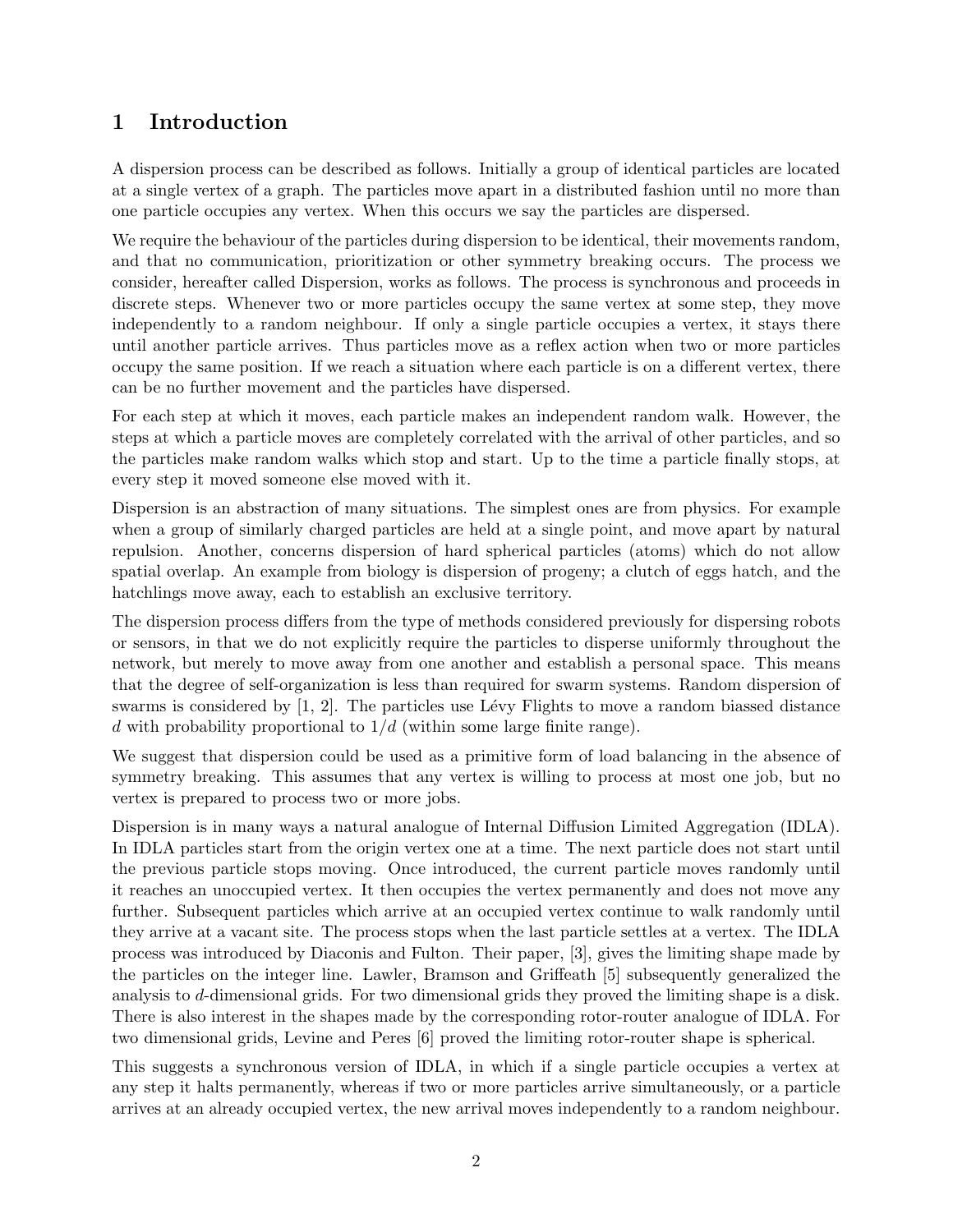However, because the particles are allowed to behave in an asymmetric fashion (stopping permanently on single occupancy) this model seems less satisfactory than Dispersion. In synchronous IDLA, particles move at every step until they stop permanently, whereas in Dispersion particles stop and start, and a temporarily stopped particle can never know that it will move again. This makes it difficult to relate the walk steps of a particle to the steps of the Dispersion process, and presents an additional obstacle to analysis.

We analyse the synchronous Dispersion process in which  $M$  particles are initially placed at a single vertex of a graph  $G$ , which we call the origin vertex. If two or more particles occupy the same vertex at the end of step  $t$ , then all particles at that position move independently to a random neighbour at step  $t + 1$ . Thus it can be that (by chance) the particles move to the same place and have to move again at step  $t + 2$ , and so on. The process ends once the particles have all stopped moving. This occurs when all vertices are occupied by either one or no particles. Trivially, for the process to end G must have at least as many vertices as there are particles.

We are interested in properties of the process such as the distance the particles travel from the origin and the time taken to disperse. The dispersion time  $T_{\text{Disp}}$  is the number of synchronous time steps taken to disperse the particles. The dispersion distance  $\mathbf{D}_{\text{Disp}}$  is the maximum distance of any particle from the origin at dispersion.

We analyse the performance of dispersion on a number of different graphs, including the complete graph, the star graph and sufficiently large paths, grids, hypercubes, Cayley graphs and regular trees. The complete graph  $K_n$  exhibits a threshold in dispersion time from  $O(\log n)$  when the number of particles M is at most  $(1 - \delta)n/2$ , to  $e^{\Omega(n)}$  when the number of particles M is at least  $(1 + \delta)n/2$ , where  $\delta > 0$  is an arbitrarily small constant. The following theorem is proven in Section 2.

**Theorem 1.** For the complete graph  $K_n$ , and the star  $S_n$  the following hold for any constant  $\delta > 0$ .

(i) If the number of particles M satisfies  $M/n \leq (1/2)(1-\delta)$ , then with probability  $1-O(1/n)$ , the dispersion process terminates in  $\mathbf{T}_{Disp} = O(\log n)$  steps.

(ii) If the number of particles M satisfies  $(1/2)(1 + \delta) \leq M/n < 1$ , then there is a constant  $c = c(\delta) > 0$  such that the probability that  $\mathbf{T}_{Disp} \leq e^{cn}$  is less than  $e^{-cn}$ .

We also consider a variant process which we call Lazy Dispersion. For some  $0 < p \leq 1$ , a particle which occupies a vertex containing any other particles, instead moves with probability  $p$  and stays at its current vertex with probability  $1 - p$ , while particles which occupy a vertex alone, as before, do not move. This model represents a sliding scale, with the behaviour of the process becoming closer to that of IDLA as  $p$  tends to 0. We prove the following analogous results to the above, demonstrating that a smaller p allows logarithmic dispersion up to a higher threshold. More precisely, the threshold for  $M/n$  which separates fast and slow dispersion generalises from  $1/2$  to  $1 - p/2$ .

**Theorem 2.** Given  $0 < p \leq 1$ , which may depend on n, the (lazy) dispersion of  $M = (1 - \delta)n$ particles on the complete graph  $K_n$  behaves in the following way.

(i) If  $\delta = \frac{p}{2} + \alpha$  for some  $\alpha > 0$  (which may depend on n), then with probability  $1 - O(1/n)$ , the dispersion process terminates in  $\mathbf{T}_{Disp} = O((p\alpha)^{-1} \log n)$  steps.

(ii) If  $\delta = \frac{p}{2} - \alpha$  for some  $\alpha > 0$  (which may depend on n), then there exists a constant  $c > 0$ , such that the probability that  $\mathbf{T}_{Disp} \leq e^{cnp^2\alpha^3}$  is less than  $e^{-cnp^2\alpha^3}$ .

We give a general result for random walks on grids, the hypercube and indeed any other symmetric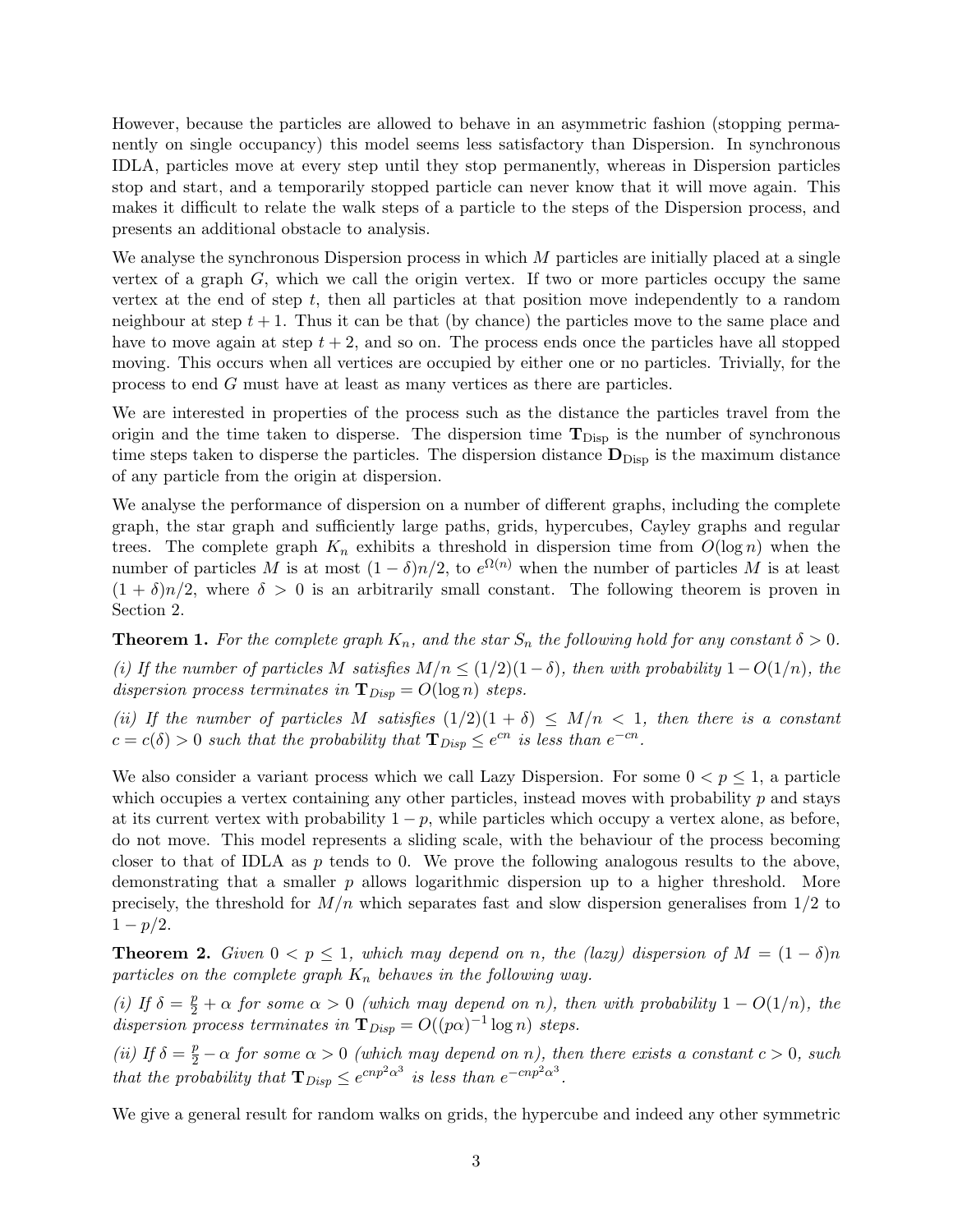Cayley graph of an Abelian group. In this paper the term 'Cayley graph' refers to this type of Cayley graphs. In such a graph, the simple random walk transition at any vertex is determined by sampling uniformly from a symmetric generator set  $S$  which defines the graph (symmetric means that if  $g \in S$ , then also  $-g \in S$ ). Transitions at vertex u are made to  $v = u + g$  (we use "+" to denote the group operation), where  $g \in S$  is the group element which labels edge  $(u, v)$ . The edge  $(v, u)$  from v to  $u = v + (-g)$  is also present. For example, on the line the transitions are defined by  $S = \{-1, +1\}$ , so denoting by  $X_t$  the position of the random walk at step t, we have  $X_{t+1} = X_t \pm 1$ , equiprobably. For the two dimensional (infinite) grid, the transitions are defined by  $S = \{(1, 0), (0, 1), (-1, 0), (0, -1)\}.$ 

Theorem 3. Let  $\omega = \omega(M) \longrightarrow \infty$ .

(i) Let G be a d-dimensional (infinite) grid  $(d \ge 1)$  or other infinite Cayley graph, and let t be such that  $t > \omega M^2 R(2t)$ , where  $R(2t)$  is the expected number of returns to the origin in 2t steps by a simple random walk on G. Then with probability at least  $1-1/\omega$ , a system of M particles disperses on G in t process steps.

(ii) Let  $G = (V, E)$  be the hypercube on  $n = 2<sup>d</sup>$  vertices, or other n-vertex finite Caley graph, let  $n' = n/2$ , if G is bipartite, and  $n' = n$ , if G is non-bipartite, let P be the transition matrix of the random walk on G, and finally, let T be a step of the random walk such that for all even  $s \geq T$ and all  $u \in V$ ,  $|P^{s}(u, u) - 1/n'| \leq 1/2n'$ . Then with probability at least  $1 - 1/\omega$ , a system of  $M = o(\sqrt{n/\omega})$  particles disperses on G in  $t = O(TM^2)$  process steps.

The values of  $R(2t)$  for the line, 2-dimensional grid, and grids of dimension at least 3 are  $\Theta(\sqrt{t})$ ,  $\Theta(\log t)$  and  $\Theta(1)$  respectively. This gives values of  $t = O(\omega^2 M^4)$  for the line,  $t = O(\omega M^2 \log M)$ for the 2-dimensional grid and  $t = O(\omega M^2)$  for grids of dimension at least 3. For the hypercube, for the 2-dimensional grid and  $t = O(\omega M)$  for grids of dimension at least 3. For the hypercube,<br>  $T = O(\log^2 n)$ , and for the *n*-cycle  $T = O(n^2 \log n)$ . Thus, provided  $M = o(\sqrt{n})$ , the dispersion time for the hypercube is  $O(M^2 \log^2 n)$  and for the n-cycle is  $O(M^2 n^2 \log n)$ , with probability at least  $1 - o(1)$ . The proof of Theorem 3 is in Section 5, part (i), and in Section 6, part (ii).

We next give more precise results for sufficiently large k-regular trees. The case  $k = 2$ , the path graph, differs from the case  $k \geq 3$  and is stated separately. The proofs are given in Sections 3 and 4. To remove a factor of M or so from the above results takes some work.

Theorem 4. For a sufficiently long path, and M particles initially placed at the central vertex of the path, the following holds w.h.p. for any  $\varepsilon > 0$ . When the dispersion process terminates, the maximum distance  $\mathbf{D}_{Disp}$  any particle is from the origin is bounded by

$$
\lfloor M/2 \rfloor \le \mathbf{D}_{\text{Disp}} \le 4(1+\varepsilon)M \log M,\tag{1}
$$

and  $\mathbf{T}_{Disp} = O(M^3 \log M)$ .

The lower bound on the dispersion distance  $\mathbf{D}_{\text{Disp}}$  in Theorem 4 comes from the following simple observation, which applies to any graph. Let  $d(M)$  be the minimum graph distance about the origin v such that the subgraph  $S(v)$  induced by vertices of distance at most  $d(M)$  from v contains at least M vertices, then  $\mathbf{D}_{\text{Disp}} \geq d(M)$ . Thus for a path graph  $\mathbf{D}_{\text{Disp}} \geq M/2$ , and for k-regular trees  $\mathbf{D}_{\text{Disp}} \geq \log_{k-1} M$ . The proof of the upper bound in (1) implies that during the dispersion process on an infinite path  $w.h.p.$  no particle is ever further away from the origin than at distance  $6M \log M$ . That is, "sufficiently long path" in the statement of the theorem means a path of length at least  $12M \log M$ , and the same bounds on  $\mathbf{D}_{\text{Disp}}$  and  $\mathbf{T}_{\text{Disp}}$  apply to cycles of at least this length.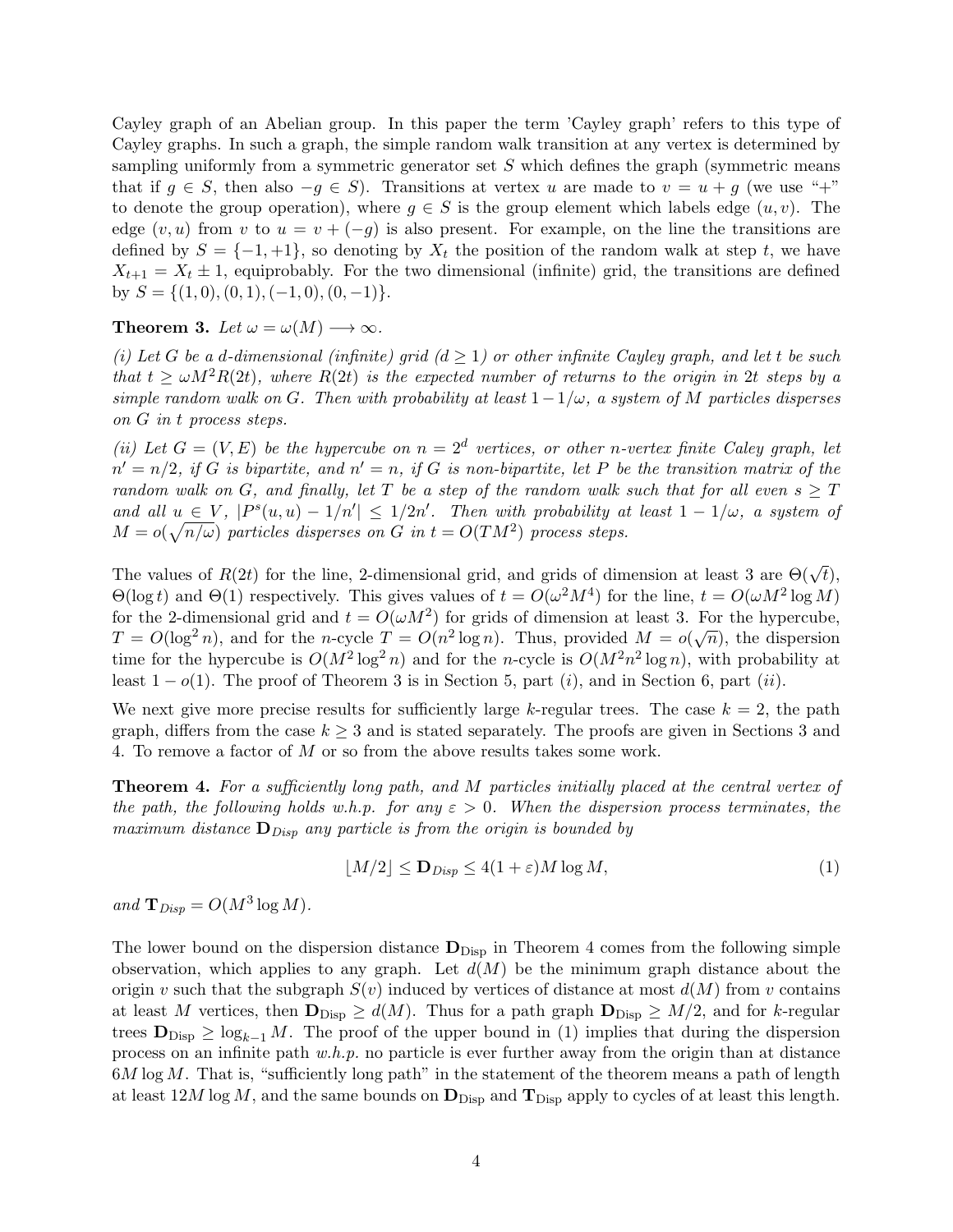**Theorem 5.** Let  $k \geq 3$ . There exist constants  $0 < \beta_k < \alpha_k$ , with  $\alpha_k \to 0$  as  $k \to \infty$ , such that for a sufficiently large k-regular tree, and M particles initially placed at the central vertex of the tree, the following holds for any constant  $\varepsilon > 0$  with probability  $1 - O(M^{-\varepsilon})$ . When the dispersion process terminates, the maximum distance  $\mathbf{D}_{Disp}$  any particle is from the origin is bounded by

$$
(2 - \alpha_k - \varepsilon) \log_{k-1} M \le \mathbf{D}_{\text{Disp}} \le (2 - \beta_k + 2\varepsilon) \log_{k-1} M,\tag{2}
$$

and  $\mathbf{T}_{Disp} = O(M \log_{k-1} M)$ .

The proof of Theorem 5 uses infinite trees and shows not only that  $w.h.p$ . no particle will end up at the termination of the Dispersion process further away from the origin than as given in (2), but also that  $w.h.p.$  no particle will be at any time during the process further away from the origin than this bound. Thus a "sufficiently large k-regular tree" in the wording of Theorem 5 means a complete k-regular tree of depth at least as the upper bound on  $\mathbf{D}_{\text{Disp}}$  in (2) (all leaves are at the same distance from the central root vertex and each internal node, including the root, has degree  $k$ ).

To distinguish between the dispersion process and the random walks made by the particles we call the steps  $t = 0, 1, 2, ...$  of the dispersion process, *time steps* or *process steps*, and the steps of the walks, walk steps. The time steps t go on forever, but after dispersion the particle locations do not change.

Let  $N_i(t)$  be the number of walk steps taken by particle i at or before time step t. At each time step during dispersion at least two particles move. Thus  $\sum_{i=1}^{M} N_i(t) \geq 2t$ , and for some particle i,  $N_i(t) \geq 2t/M$ . If w.h.p. no particle makes more than x walk steps during the dispersion process, then w.h.p.  $\mathbf{T}_{\text{Disp}} \leq Mx/2$ . For example, in the proof of Theorem 5, the bound on  $\mathbf{T}_{\text{Disp}}$  follows from a  $O(\log_{k-1} M)$  bound on the number of walk steps any particle can make before the dispersion terminates. In the proof of Theorem 4, the core argument is that each particle makes  $O(M^2 \log M)$ walk steps. This implies an upper bound  $O(M^3 \log M)$  on  $\mathbf{T}_{\text{Disp}}$  and an upper bound  $O(M \log M)$ on  $D_{\text{Disp}}$ .

It is a condition of the dispersion process that the particles make independent random walks whenever they move on the underlying graph  $G$ . To remove any suspicion of correlation between the walks we adopt the following device, and predetermine the movements the particles will take when they move. For each particle, independently predetermine an infinite random walk on G. Whenever the particle is required to move in the dispersion process, it reads the next movement from its own random walk and follows it. In this way the walk is independent of the dispersion process and the movement of any other particle. However the number of steps taken by the walk at a given step of the dispersion process and the step of the walk at which the particle will stop forever is entirely determined by the underlying dispersion process.

Theorem 1 says that the Dispersion process on the complete graph  $K_n$  has the threshold at  $M \sim$  $(1/2)n$ . It seems reasonable to ask if the existence of such a threshold is a general phenomena, and if so, to define the dispersion number of a finite graph as the (limiting) maximum proportion of particles which can be dispersed on graphs of this type in an expected number of steps polynomial in the number of vertices. For  $K_n$  the dispersion number is  $1/2$ , whereas experimentally, the dispersion number of the cycle  $C_n$  is at least 0.89. As mentioned earlier, the proof of Theorem 4 implies that  $M = (c/\log n)n$  particles disperse on the *n*-vertex cycle in polynomial time. We leave as an open question whether cycles or other graphs (significantly different than complete graphs and stars) have constant dispersion numbers.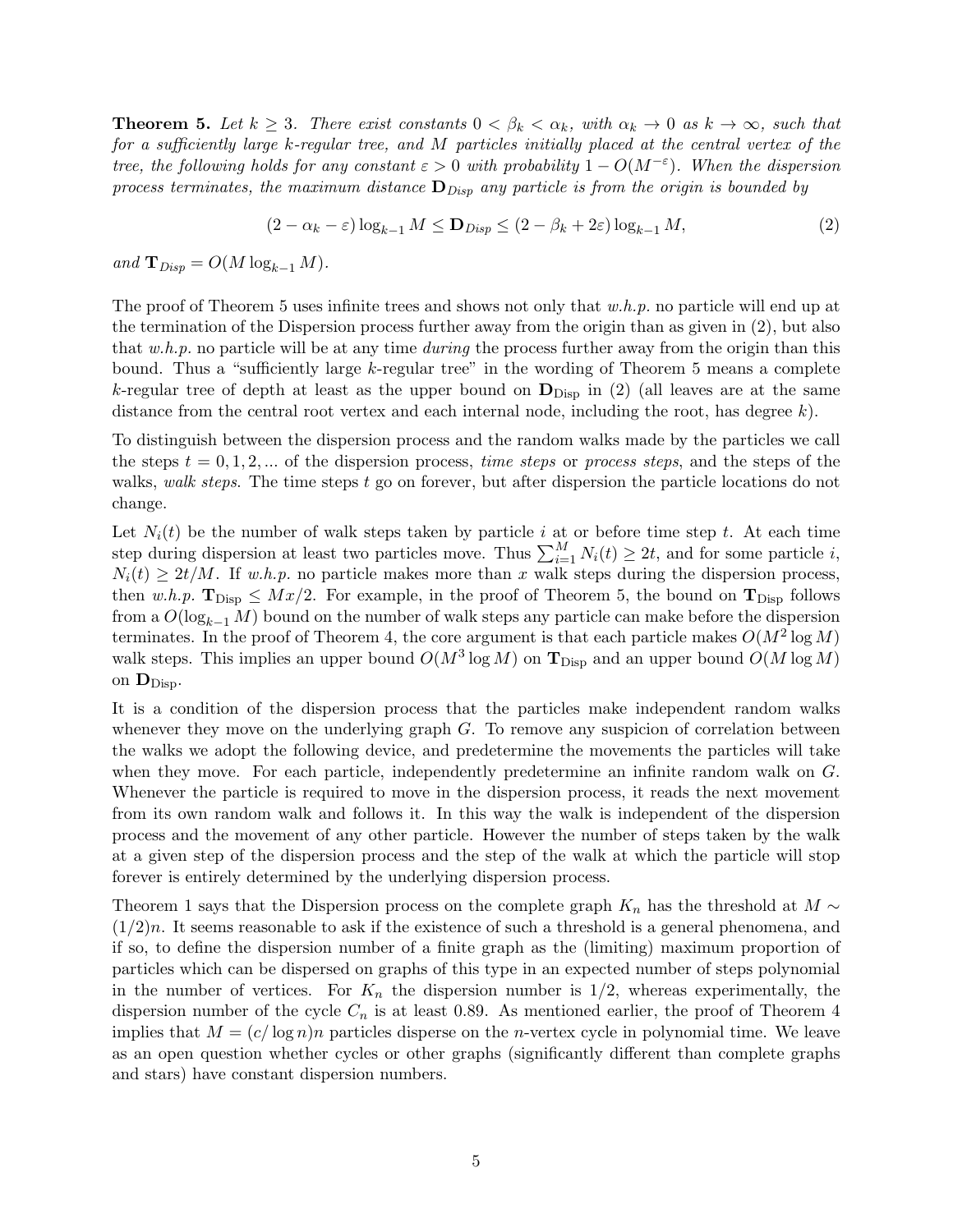Proof methodology. In this paper we utilise a number of different methods and techniques to analyse the behaviour of the dispersion process on different graph structures. Our methods in bounding the maximum distance a particle can travel largely fall into two categories.

The first, which we utilise on the line, grid and Cayley graphs involves bounding the number of meetings between particles, which allows us to find a bound on the total running time of the process. We utilise that these graphs have high levels of symmetry allowing us to treat the number of meetings of two particles as the number of returns to the origin of a combined walk, reversing one of the particles movements. We know that if the process has not ended, then at least one meeting of two particles occurs for every time step that takes place but if the number of meetings a particle encounters grows much more slowly than the number of steps it takes, this will lead us to a contradiction. For the path we are able to give reasonably tight bounds on the number of meetings of two particles, giving bounds close to the right order of magnitude. For other graphs, determining better bounds on the number of meetings of two particles would immediately allow for better bounds on the dispersion time.

Our second method, which we utilise on the k-regular tree, is to take advantage of the branching structure and the fact that there are many distinct vertices a large distance from the origin. In particular, we use that at some point for a particle to reach a distance d and continue moving, another particle must also visit the same vertex at  $d$ . More strongly it is possible to say that there must exist two particles, who when they first reach any vertex at distance  $d$ , do so at the same vertex. Since in the tree it is equally likely that a particle ends up at any particular vertex at this depth first, and the number of such vertices is much higher than the number of particles, the probability of this occurring is small.

The first method allows us to bound the total running time of the process, which we may be able to use in turn to bound the distance a particle can move. Conversely, the second gives direct bounds on the distance a particle can move, from which we may also be able to deduce bounds on the running time.

The hypercube is an interesting example because it satisfies both of these properties and is a good example of how these two methods can be applied. In Section 6, we derive bounds  $O(M^2 \log^2 n)$ and  $O(M \log^3 n)$  using these two methods, respectively.

## 2 Dispersion on the complete graph

A proof of Theorem 1 for the complete graph  $K_n$  is given in this section. To keep the proof tidy, we first analyse the case of  $K_n$  with loops. Details for  $K_n$  without loops are given afterwards.

We say a particle is happy at step  $t$  if it is the only particle at its vertex, and unhappy otherwise. A particle which is happy stays put and only moves if another (currently unhappy) particle moves to the vertex it occupies.

The behavior of dispersion on the star graph  $S_n$  is almost identical to that on  $K_n$  (without loops). It follows from the observation that, at alternate steps any unhappy particles congregate at the central vertex, and then jump to a random leaf.

**Proof of Theorem 1, case of**  $K_n$  **with loops.** Let M be the total number of particles. A particle is happy (at a given step) if it is the only particle at its current vertex, otherwise it is unhappy. Let  $H(t)$  be the number of happy particles at step t, and  $U(t)$  the unhappy ones. Thus  $H(t) + U(t) = M$ . The process ends when  $H(t) = M$ .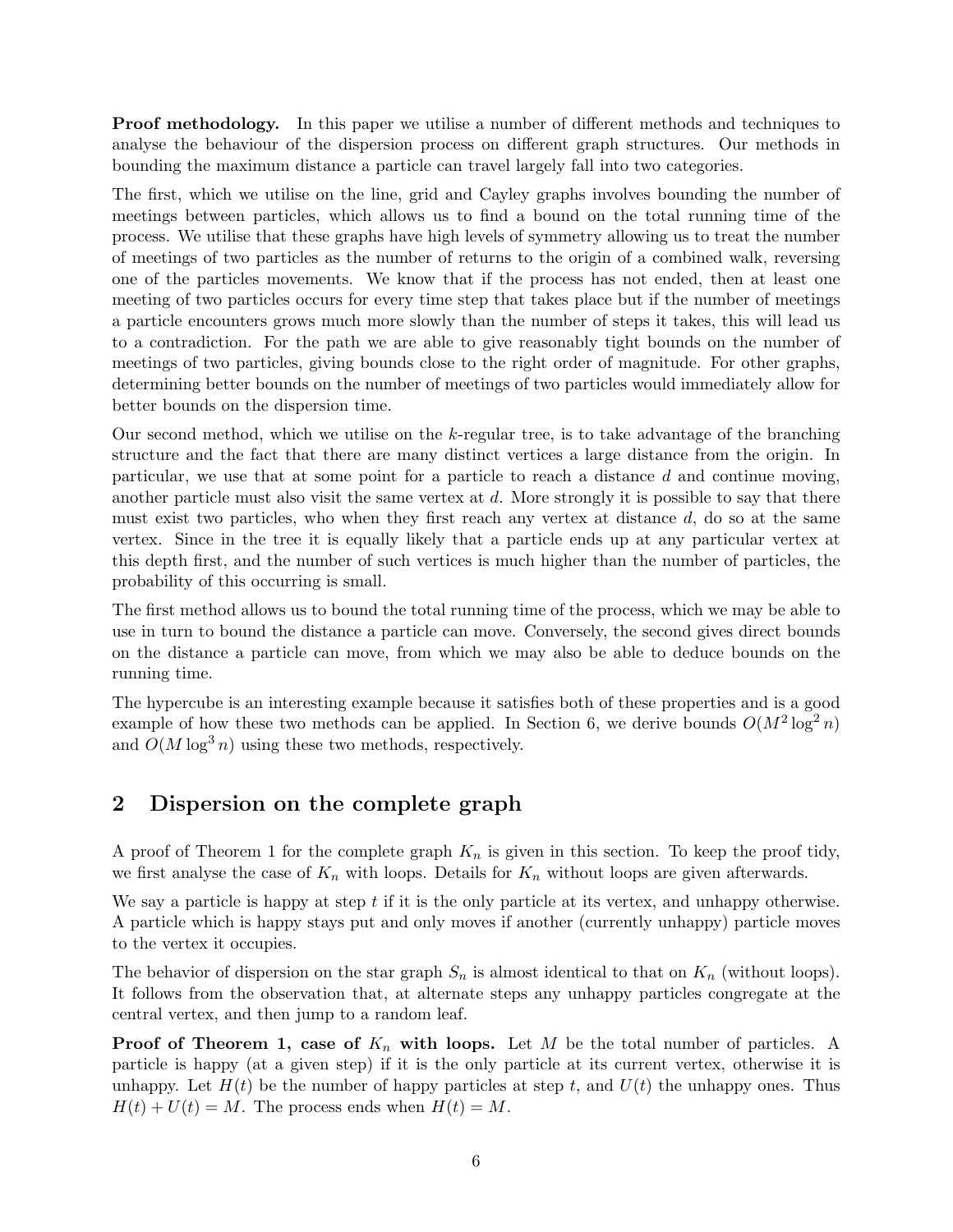In what follows, we bound the value of  $H(t+1)$  given the values of  $H(t)$  (and thus  $U(t)$ ) at step t. At each time step t any unhappy particle moves to a random vertex  $v \in [n]$ . The particles which are happy do not move. Suppose  $U(t) > 0$ . At the next step there are  $X = X(t)$  previously happy particles which became unhappy because (unhappy) particles landed on top of them. Also  $Y = Y(t)$ previously unhappy particles became happy by being the only particle to move to one of the  $n-H(t)$ unoccupied vertices. This gives  $H(t+1) = H(t) - X + Y$ . We obtain  $\mathbf{E}(X(t) | H(t))$ ,  $\mathbf{E}(Y(t) | H(t))$ and hence  $\mathbf{E}(H(t+1) | H(t))$ . To simplify notation we do not explicitly state the conditioning on  $H(t)$ , and we abbreviate  $H(t)$  and  $H(t+1)$  to H and H', respectively.

The properties of  $X, Y$  are as follows. If we randomly allocate U balls to n boxes, of which H are non-empty, the number  $X$  of the non-empty boxes  $H$  receiving at least one ball (resp. the number of empty boxes Y receiving exactly one ball) have expected values

$$
\mathbf{E}X = H\left(1 - \left(1 - \frac{1}{n}\right)^U\right),\tag{3}
$$

$$
\mathbf{E}Y = U\left(\frac{n-H}{n}\right)\left(1-\frac{1}{n}\right)^{U-1}.\tag{4}
$$

The concentration of  $H' = H - X + Y$  follows from considering the Doob martingale  $B_i =$  $\mathbf{E}_{Z_{i+1},...,Z_{U}}[H' | Z_1, Z_2,..., Z_i],$  where  $Z_i$  is the box (vertex) chosen by the *i*-th unhappy ball. Thus  $B_0 = \mathbf{E}[H'], B_U = H'$ ,  $\mathbf{E}[B_i] = B_{i-1}$ , and  $|B_i - B_{i-1}| \leq 2$  because a difference in choice of bin by ball i (with all other choices remaining the same) can only alter the value of  $H'$  by at most 2. The Azuma-Hoeffding inequality implies

$$
\mathbf{Pr}(|H' - \mathbf{E}H'| \ge \lambda) \le 2 \exp\left(-\frac{\lambda^2}{8U}\right). \tag{5}
$$

Let  $\Delta H = H(t+1) - H(t) = Y - X$ .

$$
\mathbf{E}\Delta H = \frac{U}{n}(n - H)\left(1 - \frac{1}{n}\right)^{U-1} - H\left(1 - \left(1 - \frac{1}{n}\right)^{U}\right) \tag{6}
$$

$$
=\left(1-\frac{1}{n}\right)^{U}\left(U+H-\frac{U(H-1)}{n-1}\right)-H,\tag{7}
$$

Case  $M \leq (1 - \delta)n/2$ . For  $U \geq 0$ ,  $(1 - 1/n)^U \geq (1 - U/n)$ . Substituting this into (7), and using  $U + H = M$  gives

$$
\mathbf{E}\Delta H \ge \left(1 - \frac{U}{n}\right)\left(U + H - \frac{UH}{n}\right) - H
$$
  
=  $U\left(1 - \frac{M}{n} - \frac{M - U}{n}\left(1 - \frac{U}{n}\right)\right).$ 

Thus

$$
\mathbf{E}(U(t+1) | U(t)) \leq \frac{U}{n} \left( M + (M-U) \left( 1 - \frac{U}{n} \right) \right) \leq U(t) \frac{2M}{n}.
$$

Now use  $M \leq (n/2)(1-\delta)$  and iterate to get

$$
\mathbf{E}U(t) \le U(0) (1 - \delta)^t \le U(0) \exp(-t\delta).
$$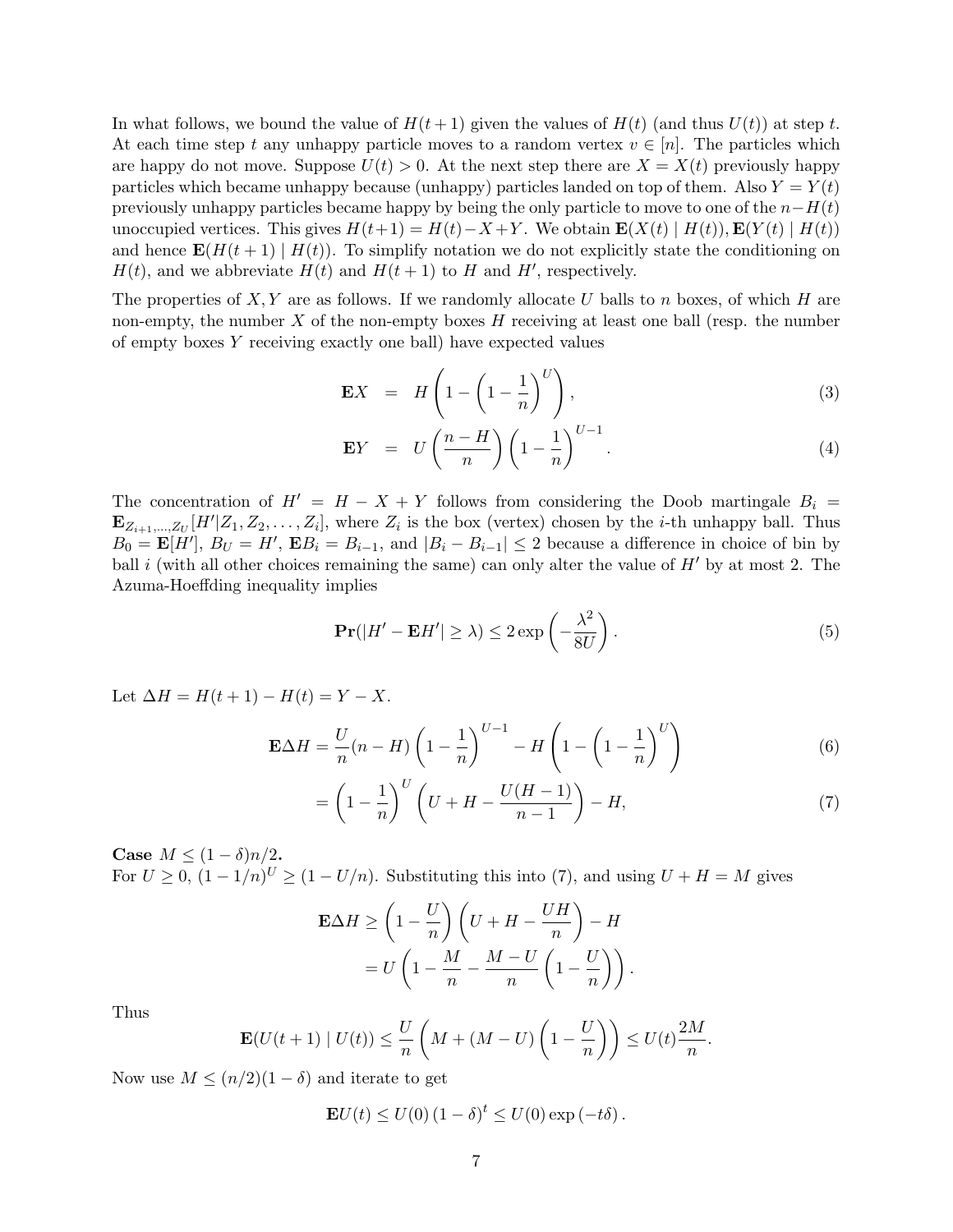Choosing

$$
t = (2/\delta) \log n \tag{8}
$$

gives  $\mathbf{E}U(t) = O(1/n)$  and thus  $U(t) = 0$ , and hence  $\mathbf{T}_{\text{Disp}} \leq t$ , with probability  $1 - O(1/n)$ . Case  $M \ge (1+\delta)n/2$ .

Let  $H(t) = (n/2)(1 + \varepsilon)$ , where  $-1 \leq \varepsilon \leq \delta/2$ . We prove below that

$$
\mathbf{E}H(t+1) \le (1+o(1))\frac{n}{2}\left(1+\frac{\delta}{2}\left(1-\frac{3\delta}{8}\right)\right). \tag{9}
$$

By the concentration of  $H(t + 1)$  (see discussion below (4)), for  $\varepsilon \leq \delta/2$ 

$$
\Pr\left(H(t+1) \ge \frac{n}{2}\left(1+\frac{\delta}{2}\right)\right) \le e^{-2cn},\tag{10}
$$

for some constant  $c = c(\delta) > 0$ . To disperse the particles requires H to equal  $M = (n/2)(1 + \delta)$ . The Inequality (10) implies, however, that H remains below  $(n/2)(1 + \delta/2)$  for  $e^{cn}$  steps with probability at least  $(1 - e^{-2cn})^{e^{cn}} \ge 1 - e^{cn}$ .

**Proof of equation** (9). From (7), with  $U = (n/2)(\delta - \varepsilon)$ , we have that

$$
\mathbf{E}H(t+1) \le (1+o(1))e^{-\frac{U}{n}}\left(M - \frac{U(M-U)}{n}\right) = (1+o(1))\frac{n}{2}A(\varepsilon,\delta),
$$

say, where

$$
A(\varepsilon, \delta) \le e^{-\frac{1}{2}(\delta - \varepsilon)} \left( (1 + \delta) - \frac{1}{2} (\delta - \varepsilon) (1 + \varepsilon) \right)
$$
  
=  $e^{\varepsilon/2 - \delta/2} \left( 1 + \frac{\delta}{2} + \frac{\varepsilon}{2} (1 - \delta) + \frac{\varepsilon^2}{2} \right).$ 

Thus  $A(\varepsilon, \delta)$  is monotone increasing in  $\varepsilon$  and for  $\varepsilon \leq \delta/2$ ,

$$
A(\varepsilon,\delta) \le A(\delta/2,\delta) = e^{-\delta/4} \left( 1 + \frac{3\delta}{4} - \frac{\delta^2}{8} \right).
$$

For  $0 \le x \le 1, e^{-x} \le 1 - x + x^2/2$ , so that

$$
A(\delta/2, \delta) \le \left(1 - \frac{\delta}{4} + \frac{\delta^2}{32}\right) \left(1 + \frac{3\delta}{4} - \frac{\delta^2}{8}\right)
$$

$$
= 1 + \frac{\delta}{2} - \frac{\delta^2}{32} \left(9 - \frac{7\delta}{4} + \frac{\delta^2}{8}\right).
$$

However  $9 - \frac{7\delta}{4} + \frac{\delta^2}{8}$  $\frac{3^2}{8}$  is monotone decreasing in  $\delta$  for  $0 \leq \delta \leq 1$  and

$$
A(\delta/2,\delta) \leq 1 + \frac{\delta}{2} \left( 1 - \frac{6\delta}{16} \right).
$$

**Case of**  $K_n$  without loops. For **E**X in (3), the value of  $(1 - 1/n)$  becomes  $(1 - 1/(n - 1))$ . The effect on Y is to slightly increase the value of  $EY$  in (4) as follows. Let  $V(H)$  be the happy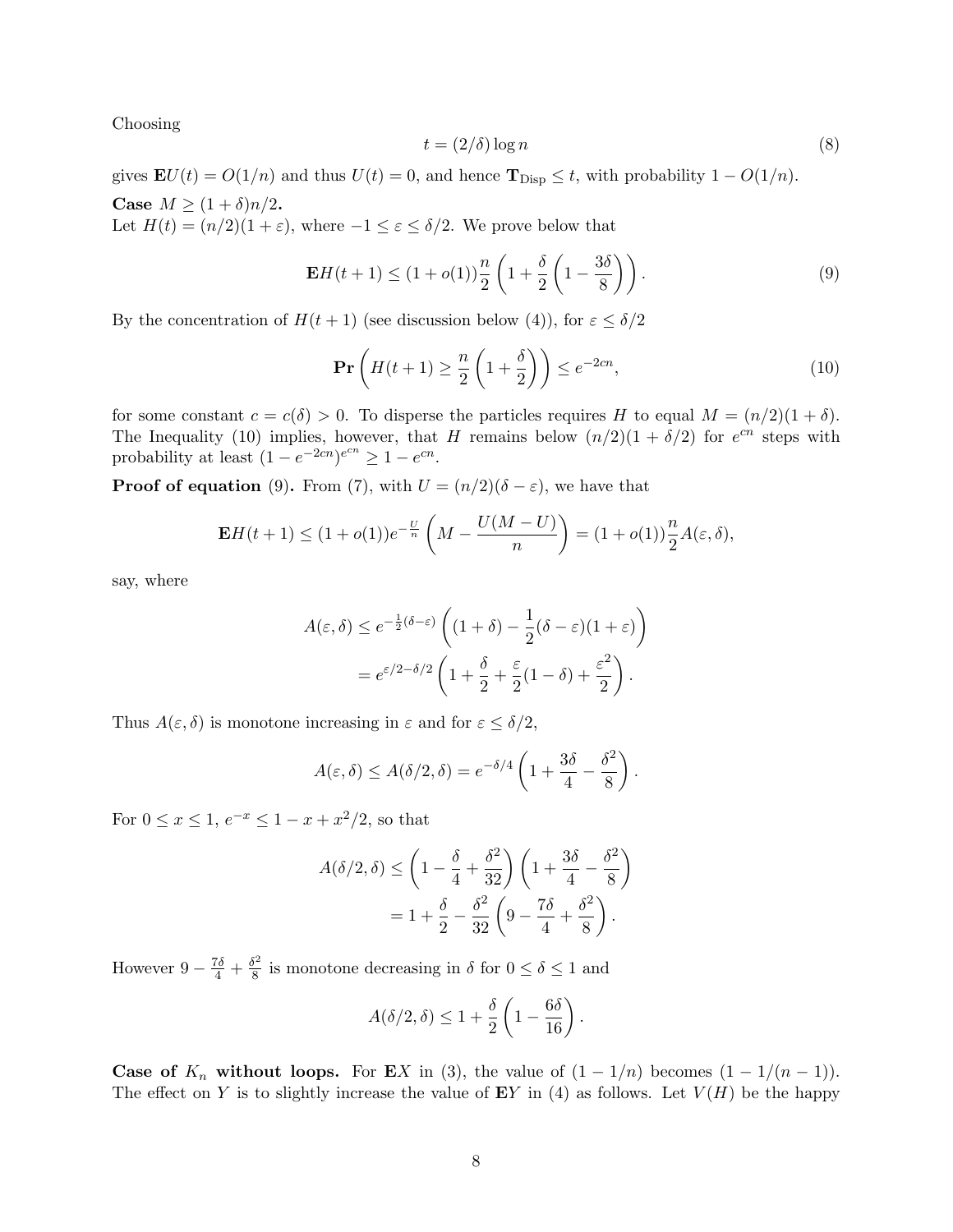vertices, and  $u(v)$  the number of unhappy particles at  $v \in V$ . The upper tail of  $u(v)$  is stochastically dominated by  $Z \sim Bin(M, 1/(n-1))$ . Using a Chernoff bound that  $\mathbf{Pr}(Z \ge \alpha \mu) \le (e/\alpha)^{\alpha \mu}$ 

$$
\Pr(Z \ge n/\log n) \le \left(\frac{Me\log n}{n(n-1)}\right)^{n/\log n} = e^{-\Theta(n)}.
$$

Thus (w.h.p.)

$$
\mathbf{E}Y = \sum_{i \in U} \sum_{v \in [n] - V(H) - \{v_i\}} \frac{1}{n - 1} \left( 1 - \frac{1}{n - 1} \right)^{U - u(v) - 1}
$$

$$
= (1 + O(1/\log n)) U \left( 1 - \frac{H}{n} \right) \left( 1 - \frac{1}{n} \right)^{U},
$$

where  $v_i$  is the vertex currently occupied by unhappy particle *i*. The rest of the proof is the same.

#### 2.1 Lazy Dispersion on  $K_n$

We have shown that on the complete graph, the dispersion process disperses the particles in logarithmic time (w.h.p.) if the number of particles is less than half the number of vertices. If the number of particles is more than half the number of vertices, there is a double exponential leap, as it now requires exponential time (w.h.p.) to disperse the particles. We next show that, perhaps counter intuitively, slowing down the particles can allow the process to disperse more quickly. More precisely, we show that if instead of all unhappy particles moving, each unhappy particle moves with some probability  $0 < p \leq 1$ , then for suitable choices of p, we can disperse many more particles in logarithmic time.

To have some intuition as to why slowing particles down may speed up the process, consider that for small enough  $p$ , we can assume at any time step that at most one particle moves with high probability. In this range, we have a process in which particles that are happy stay still and at most one unhappy particle moves. This ensures that any vertex that is occupied will never become unoccupied. This is identical, other than the order that the particles move and that at some time steps, nothing changes, to the IDLA process, which we know completes in polynomial time, even for  $M = n$ , and the process has only been slowed by a factor of p.

As before, we let M be the total number of particles. A particle is happy (at a given step) if it is the only particle at its current vertex, otherwise it is unhappy. Let  $H(t)$  be the number of happy particles at step t, and  $U(t)$  the unhappy ones. Thus  $H(t) + U(t) = M$ . The process ends when  $H(t) = M$ . At each time step t any unhappy particle moves to a random vertex  $v \in [n]$ with probability p and stays still with probability  $(1 - p)$  independently of any other particle. The happy particles do not move.

#### Proof of Theorem 2(i).

Recall that we have  $M = (1 - \delta)n$  particles moving on  $K_n$  (with loops) where  $\delta = \frac{p}{2} + \alpha$ .

The proof of Theorem 2 part (i) uses different method from the the proof of Theorem 1. The distribution of unhappy particles at a given vertex affects the probability of a single unhappy particle becoming happy by remaining at this vertex, while the other particles at the location all leave.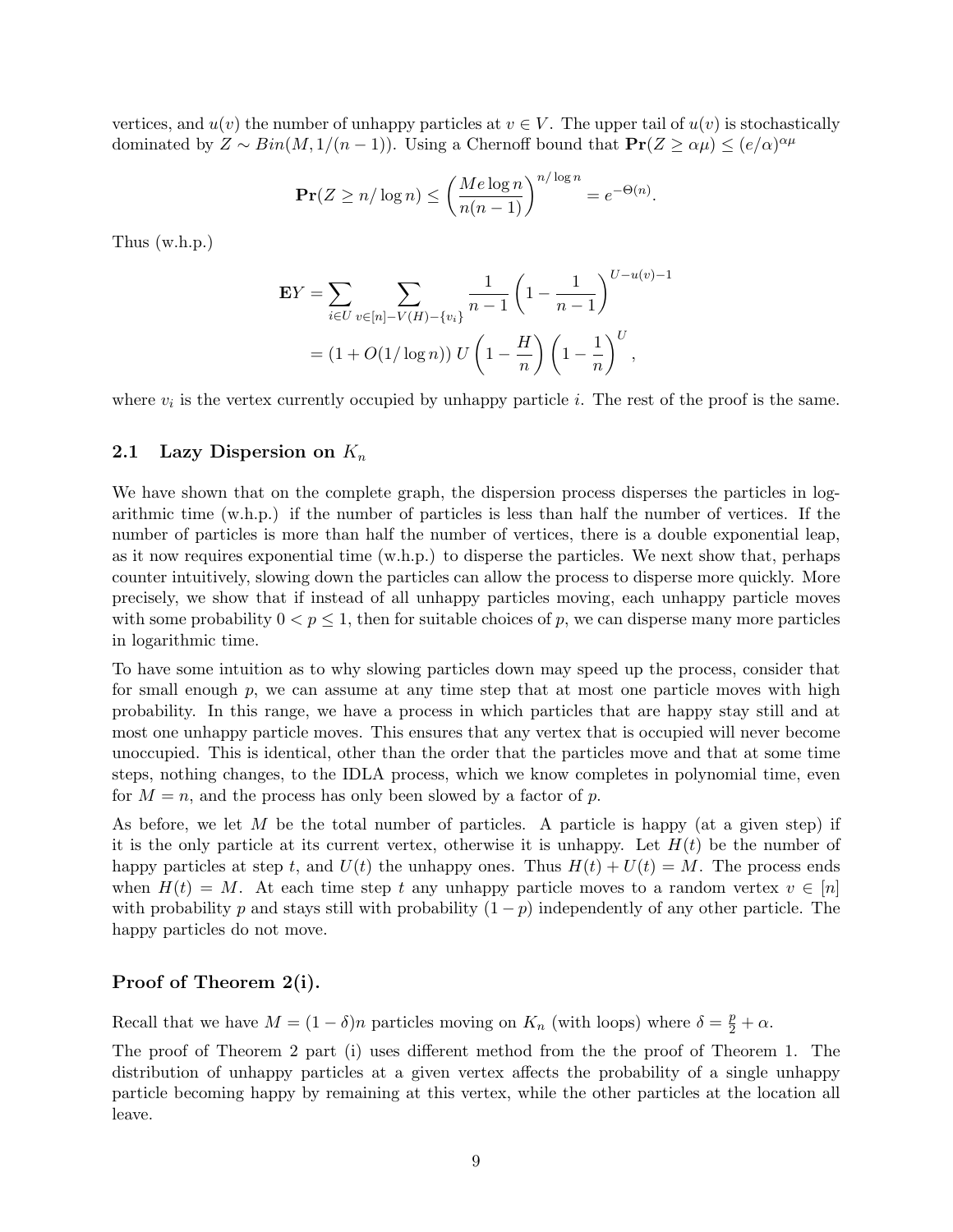For a vertex v, let  $O_v$  be the number of particles at v. Let V be the set of vertices with unhappy particles, and E be the number of vertices such that  $O_v = 0$ . Let  $R = H + |\mathcal{V}|$  be the range of occupied vertices, i.e. the number of vertices with non-zero occupancy. Similarly to the above, at each time step, R may change either positively due to a vertex that is unoccupied receiving at least one particle, or negatively due to a (necessarily unhappy) vertex losing all of its current particles. Let  $R_+$  and  $R_-$  represent these values respectively.

Using  $(1-x)^k \leq 1 - kx + k^2x^2/2$ , if k is a positive integer and  $kx \leq 1$ , we have,

$$
\mathbf{E}R_{+} = E\left(1 - \left(1 - \frac{p}{n}\right)^{U}\right) \geq \frac{EUp}{n}\left(1 - \frac{Up}{2n}\right).
$$
\n
$$
\mathbf{E}R_{-} = \sum_{v \in \mathcal{V}} p^{O_{v}}\left(1 - \frac{1}{n}\right)^{O_{v}}\left(1 - \frac{p}{n}\right)^{U - O_{v}} = \left(1 - \frac{p}{n}\right)^{U} \sum_{v \in \mathcal{V}} \left(\frac{p(n-1)}{n-p}\right)^{O_{v}}
$$
\n
$$
\leq \left(1 - \frac{Up}{n} + \frac{U^{2}p^{2}}{2n^{2}}\right) \sum_{v \in \mathcal{V}} p^{O_{v}} \leq \left(1 - \frac{Up}{n} + \frac{U^{2}p^{2}}{2n^{2}}\right) \frac{U}{2} p^{2}
$$
\n
$$
= \frac{Up^{2}}{2} - \frac{U^{2}p^{3}}{2n} + \frac{U^{3}p^{4}}{4n^{2}} = \frac{Up^{2}}{2}\left(1 - \frac{Up}{n}\left(1 - \frac{Up}{2n}\right)\right) \leq \frac{Up^{2}}{2}\left(1 - \frac{Up}{2n}\right). \quad (12)
$$

We therefore have that the expected change in  $R$  satisfies,

$$
\mathbf{E}\Delta R = \mathbf{E}[R_+ - R_-] \n\ge \frac{EUp}{n} \left(1 - \frac{Up}{2n}\right) - \frac{Up^2}{2} \left(1 - \frac{Up}{2n}\right) \n= Up \left(1 - \frac{Up}{2n}\right) \left(\frac{E}{n} - \frac{p}{2}\right).
$$

We consider the case  $\delta = p/2 + \alpha$ , so  $E/n \ge \delta = p/2 + \alpha$ . We also have  $(Up)/(2n) \le 1/2$ , so

$$
\mathbf{E}\Delta R \ge U p \alpha / 2. \tag{13}
$$

We define  $D(t) \equiv M - R(t)$ . The change of D in each time step is equal to the negative of the change in R and we have  $D = 0$  if and only if  $R = M$  and dispersion has occurred. By (13) and using  $D(t) \leq U(t)$ , we have that

$$
\mathbf{E}(D(t+1)|D(t)) \le D(t) - U(t)p\alpha/2 \le D(t)(1 - p\alpha/2).
$$

Iterating our argument we have,

$$
E D(t) \le D(0) (1 - p\alpha/2)^{t} \le D(0) \exp(-tp\alpha/2).
$$

Clearly  $D(0) < n$  and so choosing

$$
t = \frac{4\log n}{p\alpha} = O((p\alpha)^{-1}\log n),\tag{14}
$$

gives  $\mathbf{E}D(t) = O(1/n)$ . Hence  $\mathbf{T}_{\text{Disp}} \leq t$ , with probability  $1 - O(1/n)$  as required.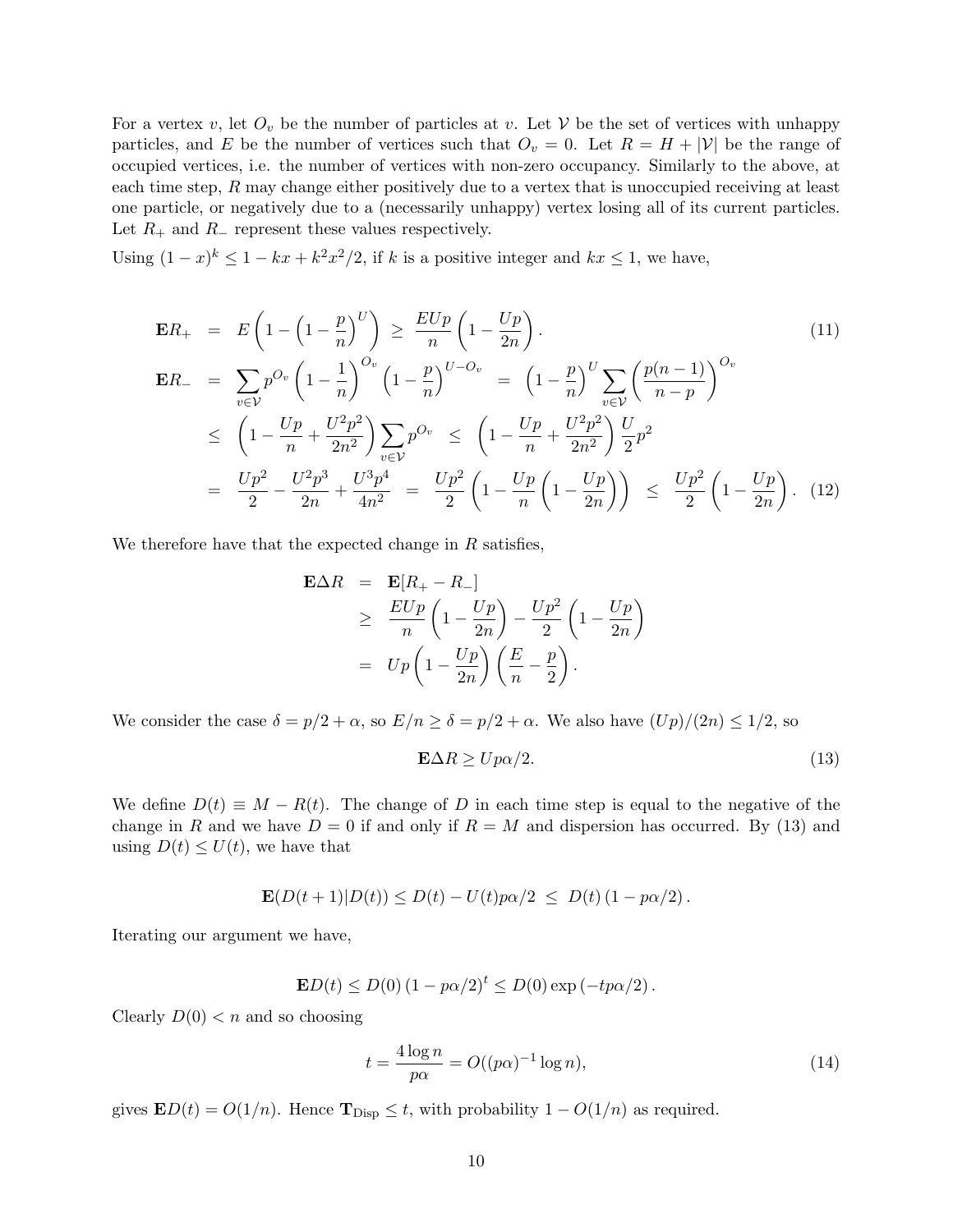#### Proof of Theorem 2 (ii).

Recall that we have  $M = (1 - \delta)n$  particles moving on  $K_n$  (with loops) where  $\delta = \frac{p}{2} - \alpha$ .

The proof of Theorem 2 part (ii) is similar to that of Theorem 1. We measure the expected change in happy and unhappy particles. However the calculations are more involved.

Suppose  $U(t) > 0$ . At the next step there are X previously happy particles which became unhappy because unhappy particles moved and landed on top of them. Also Y previously unhappy particles became happy by either being the only particle to move to an unoccupied vertex (either one that was already unoccupied or one which contained several unhappy particles which all moved), or by being the only unhappy particle which did not move from its current location or moved to the same location (chose to move but followed the loop edge), while all other particles at that vertex left. This gives  $H(t + 1) = H(t) - X + Y$ .

For each unhappy particle  $P$ , let  $O_P$  be the number of other particles at the same vertex. For a vertex v, let  $O_v$  be the total number of particles at v. Let U be the set of unhappy particles, V be the set of vertices with unhappy particles, and E be the number of vertices such that  $O_v = 0$ . We therefore have  $n = H + E + |\mathcal{V}|$ . The discussion above implies the following formulas for the expected values of X and Y. Inequality  $(16)$  would become equality, if we excluded from the inner sum the vertex occupied by the particle P.

$$
\mathbf{E}X = H\left(1 - \left(1 - \frac{p}{n}\right)^{U}\right) = H - \frac{H(n-p)}{n} \left(1 - \frac{p}{n}\right)^{U-1}.
$$
 (15)

$$
\mathbf{E}Y \leq \sum_{P \in \mathcal{U}} \left( E \left( \frac{p}{n} \right) \left( 1 - \frac{p}{n} \right)^{U-1} + \left( 1 - p + \frac{p}{n} \right) p^{O_P} \left( 1 - \frac{1}{n} \right)^{O_P} \left( 1 - \frac{p}{n} \right)^{U-O_P-1} \right) \tag{16}
$$
\n
$$
+ \sum_{P \in \mathcal{U}} \sum_{v \in V} \left( p^{O_v} \left( 1 - \frac{1}{n} \right)^{O_v} \left( \frac{p}{n} \right) \left( 1 - \frac{p}{n} \right)^{U-O_v-1} \right)
$$
\n
$$
= \frac{U E p}{n} \left( 1 - \frac{p}{n} \right)^{U-1} + \frac{U p}{n} \sum_{v \in \mathcal{V}} \left( p^{O_v} \left( 1 - \frac{1}{n} \right)^{O_v} \left( 1 - \frac{p}{n} \right)^{U-O_v-1} \right)
$$
\n
$$
+ \sum_{v \in \mathcal{V}} O_v \left( \left( 1 - p + \frac{p}{n} \right) p^{O_v-1} \left( 1 - \frac{1}{n} \right)^{O_v-1} \left( 1 - \frac{p}{n} \right)^{U-O_v} \right)
$$
\n
$$
= \left( 1 - \frac{p}{n} \right)^{U-1} \left( \frac{U E p}{n} \right)
$$
\n
$$
+ \sum_{v \in \mathcal{V}} \left( p \left( \frac{n}{n-p} \right) \left( 1 - \frac{1}{n} \right) \right)^{O_v} \left( \frac{U p}{n} + O_v \frac{(1 - p + p/n)}{p} \frac{n}{n - 1} \left( 1 - \frac{p}{n} \right) \right)
$$
\n
$$
= \left( 1 - \frac{p}{n} \right)^{U-1} \left( \frac{U E p}{n} + \sum_{v \in \mathcal{V}} \left( \frac{p(n-1)}{n-p} \right)^{O_v} \left( \frac{U p}{n} + O_v \frac{(1 - p) (n - p)}{p} \frac{(n - p)}{n - 1} \right) \right) + O(1).
$$
\n
$$
\leq \left( 1 - \frac{
$$

The last inequality above holds because  $p(n-1)/(n-p) \leq 1, O_v \geq 2, V \leq U/2$  and  $\sum_{v \in V} O_v = U$ . As before, the concentration of  $H'$  will follows from a martingale argument as each of the U particles chooses whether and where to move independently. A difference in whether or not to move and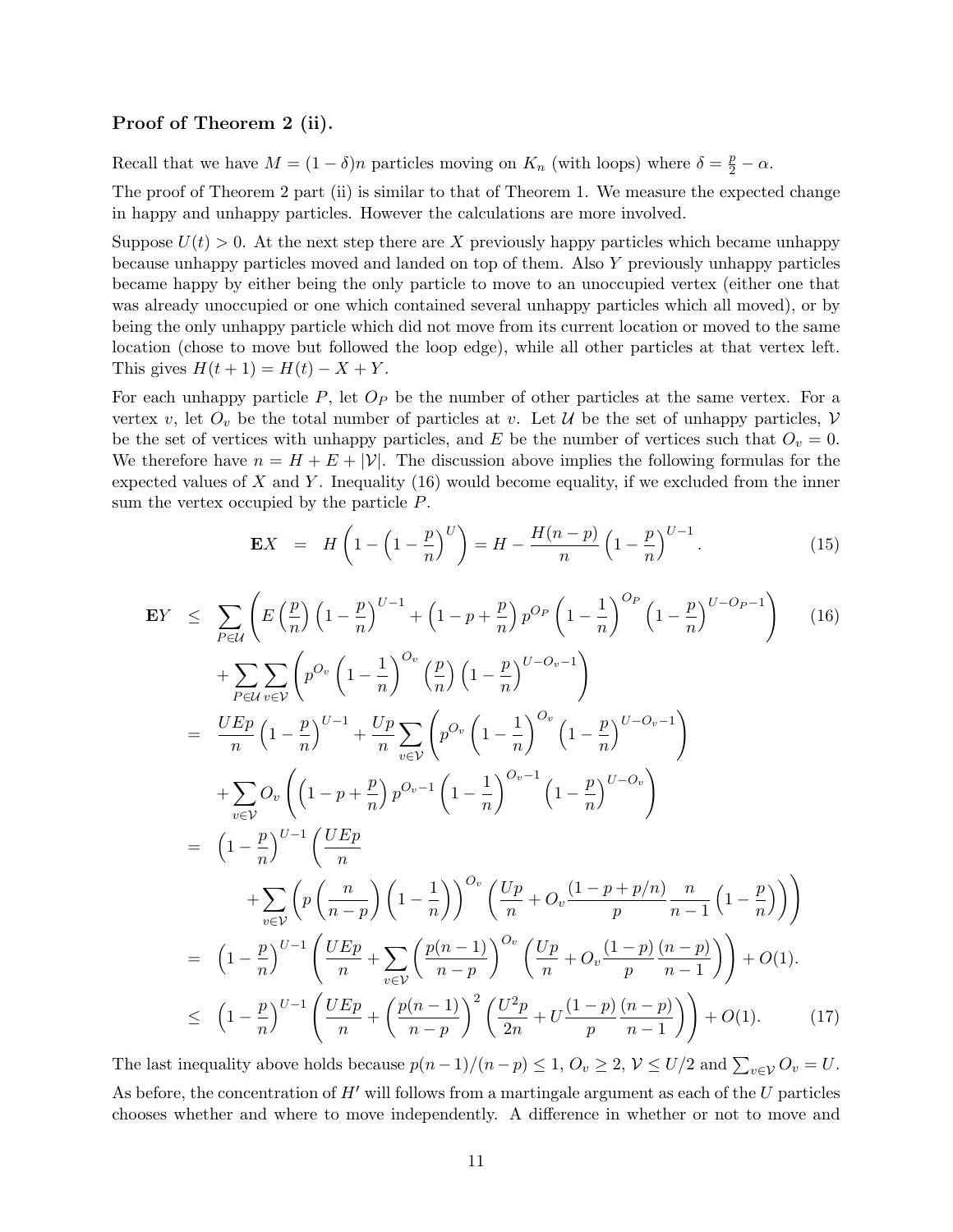choice of vertex by one particle can only alter the final value of  $H'$  by at most 2, so Inequality (5) applies.

Using  $(15)$  and  $(17)$ , we have the following bound on the expected value of  $H'$ .

$$
\mathbf{E}[H' | H] \leq \left(1 - \frac{p}{n}\right)^{U-1} \left(\frac{EUp + H(n-p)}{n} + \left(\frac{p(n-1)}{n-p}\right)^2 \left(\frac{U^2p}{2n} + U\frac{(1-p)}{p}\frac{(n-p)}{n-1}\right)\right) \leq \left(1 - \frac{p}{n}\right)^{U-1} \left(\frac{EUp + H(n-p)}{n} + \frac{U^2p^3}{2n} + Up(1-p)\right).
$$
\n(18)

Let  $\delta = \frac{p}{2} - \alpha$ , so

$$
M = (1 - \delta) n = \left(1 - \frac{p}{2} + \alpha\right) n.
$$

We write the current value of  ${\cal H}$  as

$$
H = M - \varepsilon n = (1 - \delta - \varepsilon) n,\tag{19}
$$

where  $0 < \varepsilon \leq 1 - \delta$ . Thus

$$
U = \varepsilon n \quad \text{and} \quad E \le (\delta + \varepsilon) n. \tag{20}
$$

We use (19) and (20) in (18).

$$
\mathbf{E}[H'|H] \leq n\left(1 - \frac{(U-1)p}{n} + \frac{U^2p^2}{2n^2}\right)\left(\frac{EUp + H(n-p)}{n^2} + \frac{U^2p^3}{2n^2} + \frac{Up(1-p)}{n}\right)
$$
\n
$$
\leq n\left(1 - \varepsilon p + \frac{p}{n} + \frac{\varepsilon^2p^2}{2}\right)\left((\delta + \varepsilon)\varepsilon p + (1 - \delta - \varepsilon)(1 - p/n) + \frac{\varepsilon^2p^3}{2} + \varepsilon p(1 - p)\right)
$$
\n
$$
= n\left(1 + \frac{p}{n} - \varepsilon p\left(1 - \frac{\varepsilon p}{2}\right)\right)\left((1 + \delta + \varepsilon)\varepsilon p + 1 - \delta - \varepsilon + O\left(\frac{p}{n}\right) + \frac{\varepsilon^2p^3}{2} - \varepsilon p^2\right)
$$
\n
$$
\leq n\left(1 - \varepsilon p\left(1 - \frac{\varepsilon p}{2}\right)\right)\left(1 - \delta - \varepsilon + \varepsilon p\left(1 + \delta + \varepsilon + \frac{\varepsilon p^2}{2} - p\right)\right) + O(1)
$$
\n
$$
= n\left(1 - \delta - \varepsilon
$$
\n
$$
+ \varepsilon p\left(1 + \delta + \varepsilon + \frac{\varepsilon p^2}{2} - p - \left(1 - \frac{\varepsilon p}{2}\right)\left(1 - \delta - \varepsilon + \varepsilon p\left(1 + \delta + \varepsilon + \frac{\varepsilon p^2}{2} - p\right)\right)\right)\right) + O(1)
$$
\n
$$
= n\left(1 - \delta - \varepsilon + \varepsilon p A\right) + O(1)
$$
\n(21)

We now bound A:

$$
A = 1 + \delta + \varepsilon + \frac{\varepsilon p^2}{2} - p - \left(1 - \frac{\varepsilon p}{2}\right)\left(1 - \delta - \varepsilon + \varepsilon p\left(1 + \delta + \varepsilon + \frac{\varepsilon p^2}{2} - p\right)\right)
$$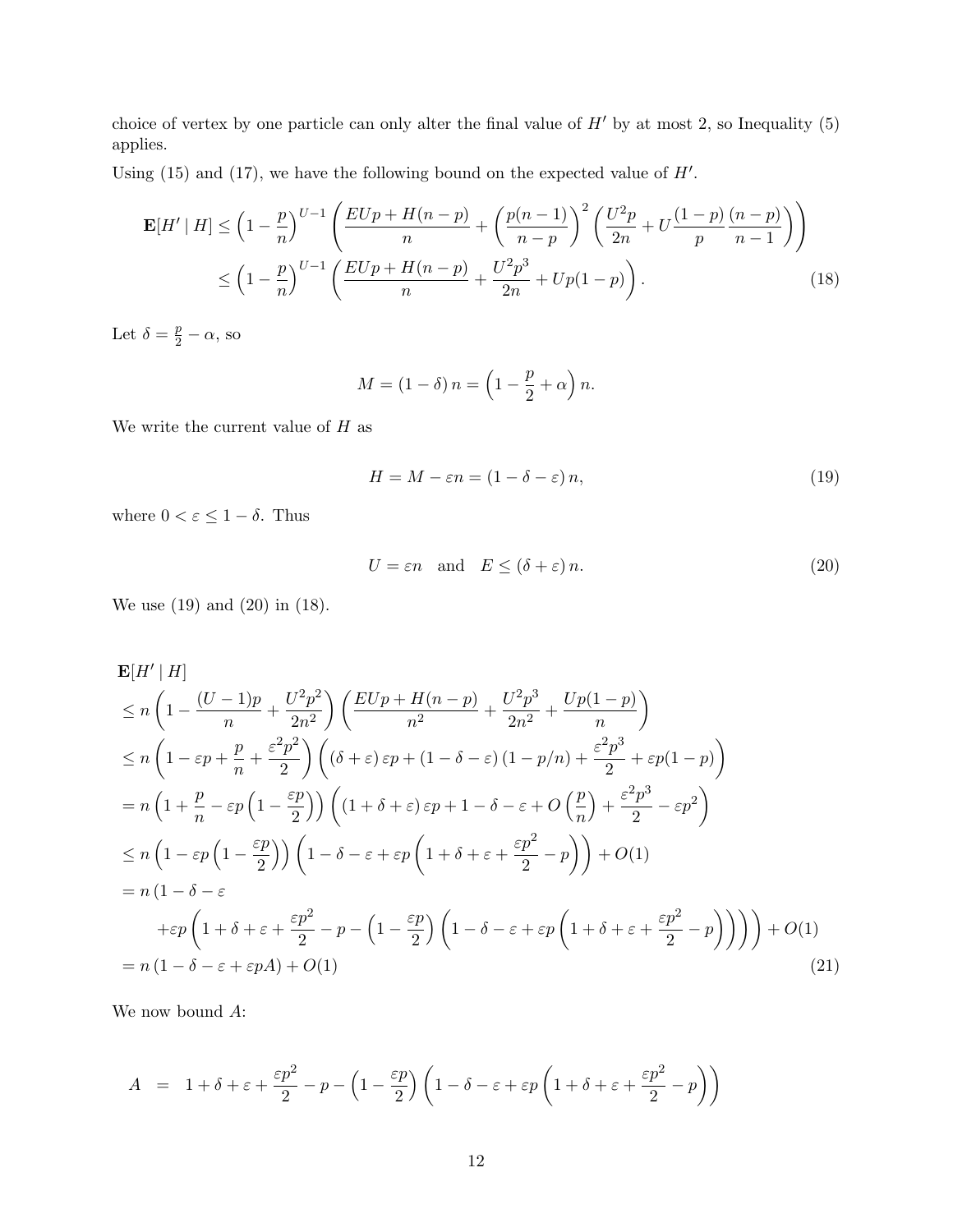$$
= 1 + \delta + \varepsilon + \frac{\varepsilon p^2}{2} - p - 1 + \delta + \varepsilon - \varepsilon p \left( 1 + \delta + \varepsilon + \frac{\varepsilon p^2}{2} - p \right)
$$
  
\n
$$
+ \frac{\varepsilon p}{2} \left( 1 - \delta - \varepsilon + \varepsilon p \left( 1 + \delta + \varepsilon + \frac{\varepsilon p^2}{2} - p \right) \right)
$$
  
\n
$$
= 2\delta + 2\varepsilon - p + \varepsilon p \left( \frac{p}{2} + \frac{1}{2} - \frac{\delta}{2} - \frac{\varepsilon}{2} + \frac{\varepsilon p}{2} \left( 1 + \delta + \varepsilon + \frac{\varepsilon p^2}{2} - p \right) - 1 - \delta - \varepsilon - \frac{\varepsilon p^2}{2} + p \right)
$$
  
\n
$$
\leq 2\varepsilon - 2\alpha + \varepsilon p \left( \frac{p}{2} - \frac{1}{2} - \frac{3}{2}\delta - \frac{3}{2}\varepsilon + \varepsilon p - \frac{\varepsilon p^2}{2} + p \right)
$$
  
\n
$$
\leq 2\varepsilon - 2\alpha + \varepsilon p \left( p - \left( \frac{1}{2} - \frac{p}{2} \right) - \frac{3}{2}\delta - \varepsilon \left( \frac{3}{2} - p \right) - \frac{\varepsilon p^2}{2} \right)
$$
  
\n
$$
\leq 2\varepsilon - 2\alpha + 2\varepsilon p.
$$
  
\n(23)

For Inequality (22), use  $\delta = (p/2) - \alpha$  and observe that  $1 + \delta + \epsilon + (\epsilon p^2)/2 - p \le 2$ . Combining (21) and (23), we get

$$
\mathbf{E}[H' | H] \leq n(1 - \delta - \varepsilon + \varepsilon pA) + O(1) \leq n(1 - \delta - \varepsilon + 2\varepsilon p(\varepsilon(1 + p) - \alpha)) + O(1).
$$
\n(24)

This implies that for  $\omega(1/n) = \varepsilon \le \alpha/(3(1+p)) := \varepsilon_0$ , we have  $2(\varepsilon(1+p)-\alpha) \le -4\alpha/3 \le -\alpha$  and so,

$$
\mathbf{E}[H' | H] \le n (1 - \delta - \varepsilon - \varepsilon p\alpha),
$$

so from  $(5)$ ,

$$
\Pr\left(H' \le n(1 - \delta - \varepsilon)\right) \ge 1 - e^{-\Omega(n\varepsilon p^2 \alpha^2)}.\tag{25}
$$

In the range  $\varepsilon_0 \leq \varepsilon \leq 1-\delta$ , the bound in (24) does not seem strong enough to separate H' from  $n(1 - \delta)$ , but the following bound on  $U' := U(t + 1)$ , which holds for any  $0 \le \varepsilon \le 1 - \delta$ , will help.

$$
\mathbf{E}[U'|U] \ge U\left(1 - \left(1 - \frac{p}{n}\right)^{U-1}\right) \qquad (26)
$$
\n
$$
\ge U\left(1 - \left(1 - \frac{(U-1)p}{n} + \frac{U^2p^2}{2n^2}\right)\right) \qquad \qquad (27)
$$
\n
$$
= U\left(1 - \left(1 - \frac{Up}{n} + \frac{U^2p^2}{2n^2}\right)\right) + O(1) \qquad \ge \frac{U^2p}{3n} = \frac{n\varepsilon^2p}{3}.
$$

Inequality  $(26)$  holds because the probability that a given unhappy particle P remains unhappy is at least the probability that at least one other unhappy particle decides to move to the vertex chosen by P.

The bound (27) implies

$$
\mathbf{E}[H' \mid H] \le n \left(1 - \delta - \frac{\varepsilon^2 p}{3}\right),\tag{28}
$$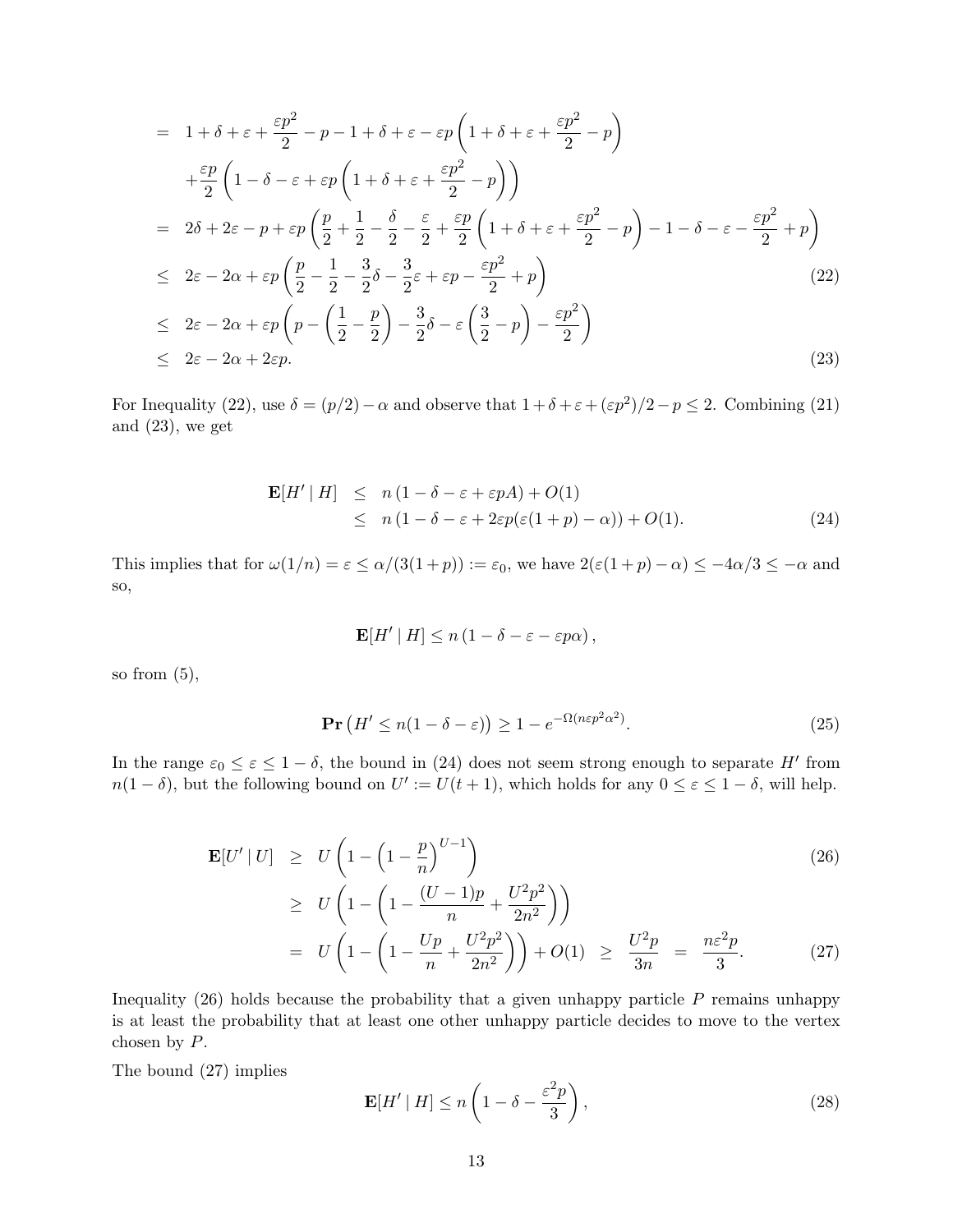so

$$
\mathbf{Pr}\left(H' \le n\left(1 - \delta - \frac{\varepsilon^2 p}{4}\right)\right) \ge 1 - e^{-\Omega(n\varepsilon^3 p^2)}.
$$
\n(29)

We use bounds (25) and (29) to conclude the proof. Assume that  $\varepsilon \geq \varepsilon_0^2 p/4$ , that is, assume that  $H \le n(1 - \delta - \varepsilon_0^2 p/4)$ . Then for some constant c,

$$
\mathbf{Pr}\left(H' \le n\left(1 - \delta - \frac{\varepsilon_0^2 p}{4}\right)\right) \ge 1 - e^{-2cnp^2\alpha^3}.
$$

The above inequality follows from (25) for the case when  $\varepsilon_0^2 p/4 \leq \varepsilon \leq \varepsilon_0$ , and from (29) for the case  $\varepsilon_0 \leq \varepsilon \leq 1-\delta$ . Thus the probability that H reaches  $n(1-\delta) = M$  and dispersion completes within  $e^{cnp^2\alpha^3}$  steps is at most  $e^{-cnp^2\alpha^3}$ .

#### 3 Dispersion on k-regular trees

Let G be a (sufficiently large) k-regular complete rooted tree, with the initial position of the particles at the root. The root has k children, and each other (internal) vertex has  $k-1$  children. For the process to end, there must be particles that have reached distance at least  $log_{k-1} M$ , since there are less than M vertices within distance  $log_{k-1} M$  from the root. We prove the following stronger lower and upper bound, which proves Theorem 5, with

$$
\alpha_k = 1 - \frac{1}{2(\log_{k-1} k) - 1}
$$
 and  $\beta_k = \frac{1}{3} - \frac{1}{3 \log_{k-1} k}$ 

For small values of k there is a gap in the lower and upper bounds, for example,  $\alpha_3 \approx 0.54$  and  $\beta_3 \approx 0.12$ ,  $\alpha_4 \approx 0.34$  and  $\beta_4 \approx 0.07$ , but as k increases, these both tend to 0, making the bounds asymptotically tight.

**Theorem 6.** For all  $\varepsilon > 0$ , on a k-regular tree, with M particles initially placed at a single vertex, with probability  $1-O(M^{-\epsilon})$ , when the dispersion process terminates, the maximum distance  $\mathbf{D}_{Disp}$ any particle is from the origin is bounded by

$$
\left(1 + \frac{1}{2(\log_{k-1} k) - 1} - \varepsilon\right) \log_{k-1} M \le \mathbf{D}_{\text{Disp}} \le \left(\frac{5}{3} + \frac{1}{3 \log_{k-1} k} + 2\varepsilon\right) \log_{k-1} M
$$

Proof. As previously mentioned, we predetermine the movements the particles take when they move. An important consequence of this, is that while a particle may not visit every vertex of its random walk before the dispersion process ends, if the predetermined random walk never visits a particular vertex, then regardless of the behavior of the other particles and the general dispersion process, that particle will never visit that vertex.

For a particle to reach a distance greater than  $d$ , it must first reach a vertex at distance  $d$ . To move on from this vertex, another particle must at some point also be at this vertex. We demonstrate that even if a particle reaches a vertex at depth of  $d = (2 + \varepsilon) \log_{k-1} M$ , the probability that any other particle visits this same vertex tends to 0, hence no particle reaches a depth of  $d+1$ . This is a weaker upper bound than the one we will prove but is useful for the following observation.

We will make use of a number of results that apply to infinite trees but they can also be made applicable to sufficiently large finite trees. The walks of a particle on the infinite k-regular tree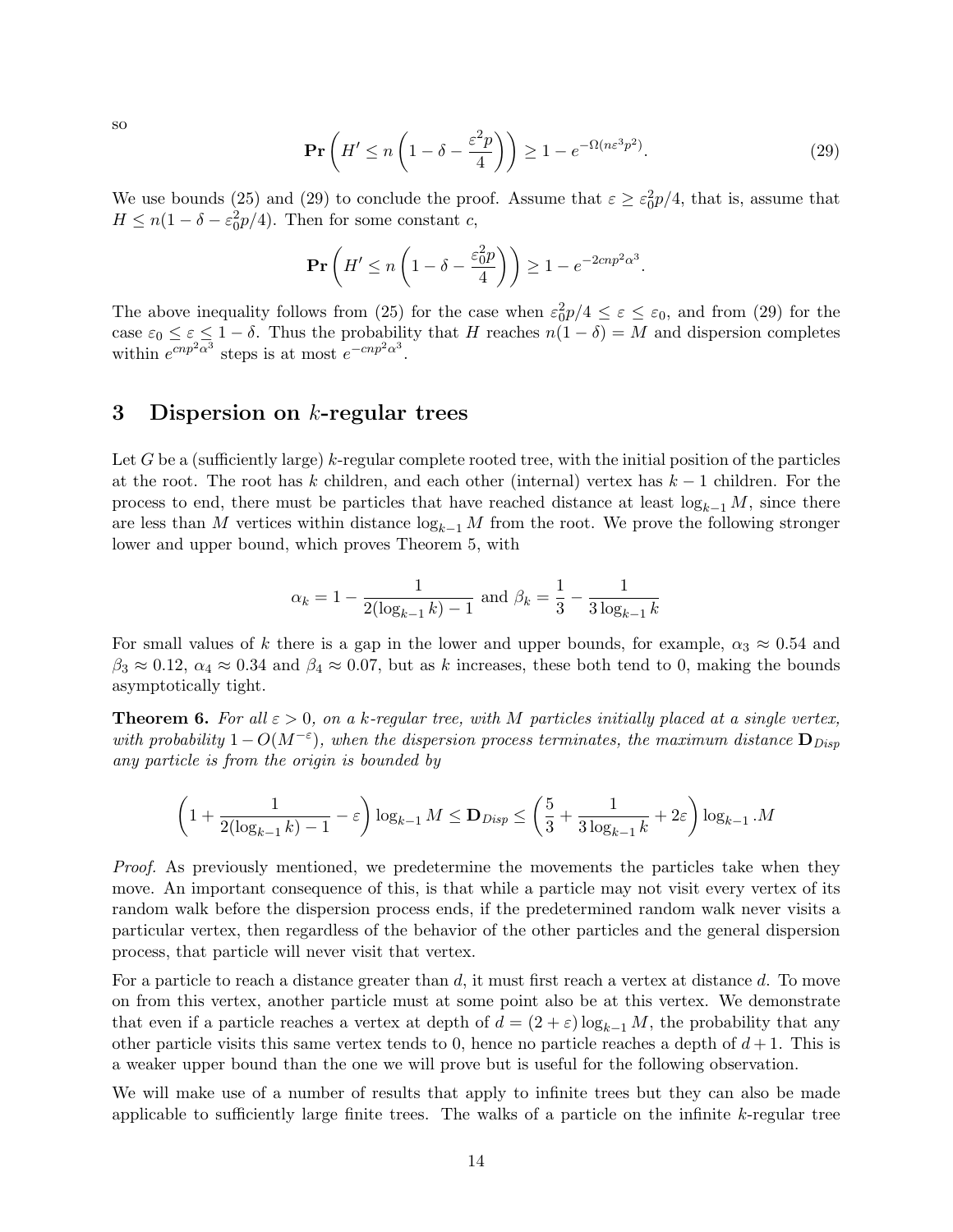and a finite k-regular tree (i.e. one that is k-regular until terminating in a level of leaves at some depth), are identically distributed until the walk reaches a leaf vertex. Since we will show that in the infinite graph, no two particles ever visit the same vertex at depth  $d = (2 + \varepsilon) \log_{k-1} M$ , we can say that in the finite case no two vertices will visit a given vertex at depth d before at least one of them has reached a leaf node. Assuming that the leaf layer is at depth greater than  $d$ , then this property must still hold in the finite case as no particle can advance beyond  $d$  to reach a leaf node. This tells us that any particle will stop walking in the dispersion process before ever reaching a leaf node and so it cannot reach any vertex in the finite case that it would not have reached in the infinite tree. We therefore assume from here onwards that we are working in the infinite tree. Since we will demonstrate a better upper bound on the distance a particle can travel, the same argument shows that these results hold as long as the depth of the leaves is greater than our upper bound on  $\mathbf{D}_{\text{Disp}}$ .

Consider the predetermined random walk for a single particle. What is the probability that it ever reaches a particular vertex v, at depth d from the root? Let  $X_t$  be the current distance of the particle from v at time t, so  $X_0 = d$ . With probability  $p = \frac{k-1}{k}$  $\frac{-1}{k}$ , the particle will move away from v and as such  $X_t$  will increase, conversely, with probability  $q = 1 - p = \frac{1}{k}$  $\frac{1}{k}$ , the particle will move towards  $v$ , decreasing  $X_t$ . The properties of random walks with bias are given in Feller Chapter XIV, [4]. By equation  $(3.6)$  of that chapter, the probability of reaching v (ultimate ruin) starting from distance d is

$$
\mathbf{Pr}(X_t = 0, \text{ for some } t) = \left(\frac{q}{p}\right)^d = \left(\frac{1}{k-1}\right)^d.
$$
 (30)

 $\Box$ 

Consider a single particle and let v be the first (if any) vertex it visits at depth  $d = (2+\varepsilon) \log_{k-1} M$ during the dispersal process. Using,  $(30)$ , the probability that another particle reaches v satisfies

$$
\left(\frac{1}{k-1}\right)^d = \left(\frac{1}{k-1}\right)^{(2+\varepsilon)\log_{k-1}M} = \frac{1}{M^{2+\varepsilon}}.
$$

Taking a union bound, we see that the probability that a particle reaches depth d for the first time at a position that another vertex may visit at any point in its random walk is less than  $\binom{M}{2} \frac{1}{M^{2+\varepsilon}} < M^{-\varepsilon} \to 0$  as  $M \to \infty$  as required.

For the lower bound, we require the following lemma.

**Lemma 7.** For all  $\varepsilon > 0$ , and a given  $d \geq \frac{3+\varepsilon}{2}$  $\frac{1}{2} \log_{k-1} M$ , with probability  $1 - O(M^{-\varepsilon})$  no vertex at depth d is ever visited by more than 2 distinct particles.

*Proof.* We again make use of (30) and the fact that there are  $k(k-1)^{d-1}$  vertices at depth exactly d, to observe that the probability that any three particles ever visit a common (but unspecified) vertex at depth d is less than

$$
\binom{M}{3} \left(\frac{1}{k-1}\right)^{3d} k(k-1)^{d-1} \le \frac{k}{k-1} M^3(k-1)^{-2d}.
$$

For  $d \geq \frac{3+\varepsilon}{2}$  $\frac{1}{2}$  log<sub>k-1</sub> M, the right-hand side of the above inequality is =  $O(M^{-\varepsilon})$ .

The number of vertices at depth d or less is equal to  $(k(k-1)^d-2)/(k-2)$ . For  $d=(1 \varepsilon/2$ )  $\log_{k-1} M$ , this is equal to  $\frac{kM^{1-\varepsilon/2}-2}{k-2} = o(M)$ . Therefore at least  $M - o(M)$  particles must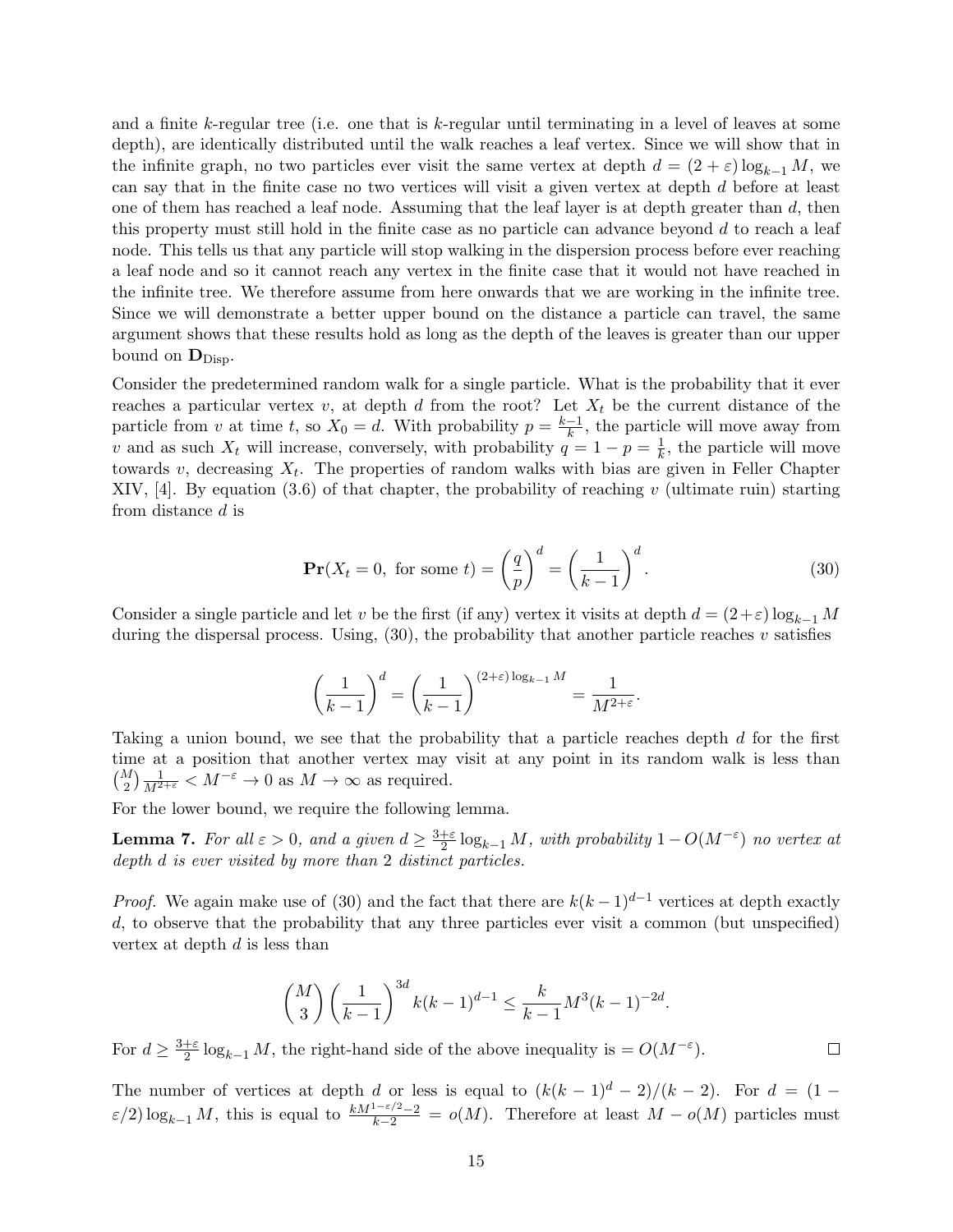at some point before the process ends, reach depth greater than  $(1 - \varepsilon/2) \log_{k-1} M$ . Each such particle must at some time, be at depth d with at least one other particle at the same vertex.

We will pair up these particles and consider the probability that they continue together to a further depth. The first time two particles are at depth  $d$  at the same vertex, we take them as the first pair (choosing arbitrarily if there are multiple choices).

Given this configuration, we calculate the probability that these two particles now advance a further  $d' - 1 = (A \log_{k-1} M) - 1$  steps together without separating and then separate on the d'th step. The probability of this event is equal to

$$
\left(\frac{k-1}{k} \times \frac{1}{k}\right)^{d'-1} \left(\frac{k-1}{k}\right) = k \left(\frac{k-1}{k^2}\right)^{(A \log_{k-1} M)} \n= k (k-1)^{(1-2 \log_{k-1} k) A \log_{k-1} M} \n= k M^{-((2 \log_{k-1} k) - 1) A}.
$$
\n(31)

If this event occurs, then both particles reach a vertex at depth  $d + d' - 1$  and at least one advances to a depth of  $d + d'$  before they separate. We can determine whether this event happens by looking only at the pre-determined walks for these particles until they successfully advance and separate or the first time at which they fail to do so. This ensures any future behaviour of the pre-determined walk of the particles is still random and the above is independent of the behaviour of any other particle.

If the event does not occur, then we consider the next pair of particles. We choose them to be the two particles that will next be at a common vertex at depth  $d$ . This may occur at the same time as the previous pair. As we only examine the predetermined walks for the pair of particles each time, the probability of these two particles advancing is independent of and hence equal to that calculated in (31). If there were three particles at this vertex, then we simply ignore the third particle and move on to the next pair (equally for any odd number, we pair the particles up and discard the final particle).

If the next pair reaches d at a later time, it is possible that one (or both) of the vertices had already been included in a previous pair that failed to advance and returned to depth d. The probability that this pair advances is still independent, as once a particle had returned to depth  $d$ , it must have failed to advance and as such we stopped examining the next steps in its predetermined walk and have preserved the randomness of the particles movement from this point on.

Each pair that we consider, therefore uses up at most 3 of the  $M - o(M)$  particles that must at some time be at depth d at the same time as another particle, and so we have at least  $M/3 - o(M) \ge$  $M/4$  such pairs to consider, where the probability that each pair advances before separating is independent. Using (31), setting  $A = \frac{1-\epsilon/2}{2(\log_{k-1} k)-1}$  we have the probability that none of these pairs advance is less than,

$$
\left(1 - kM^{-\left((2\log_{k-1}k) - 1\right)A}\right)^{M/4} \le e^{-\frac{kM^{1-\left((2\log_{k-1}k) - 1\right)A}{4}} = e^{-\frac{kM^{\varepsilon/2}}{4}}.
$$

Therefore, with high probability, at least one of these pairs advances to a total depth of

$$
d + d' = (1 - \varepsilon/2 + \frac{1 - \varepsilon/2}{2(\log_{k-1} k) - 1}) \log_{k-1} M \ge (1 - \varepsilon + \frac{1}{2(\log_{k-1} k) - 1}) \log_{k-1} M,
$$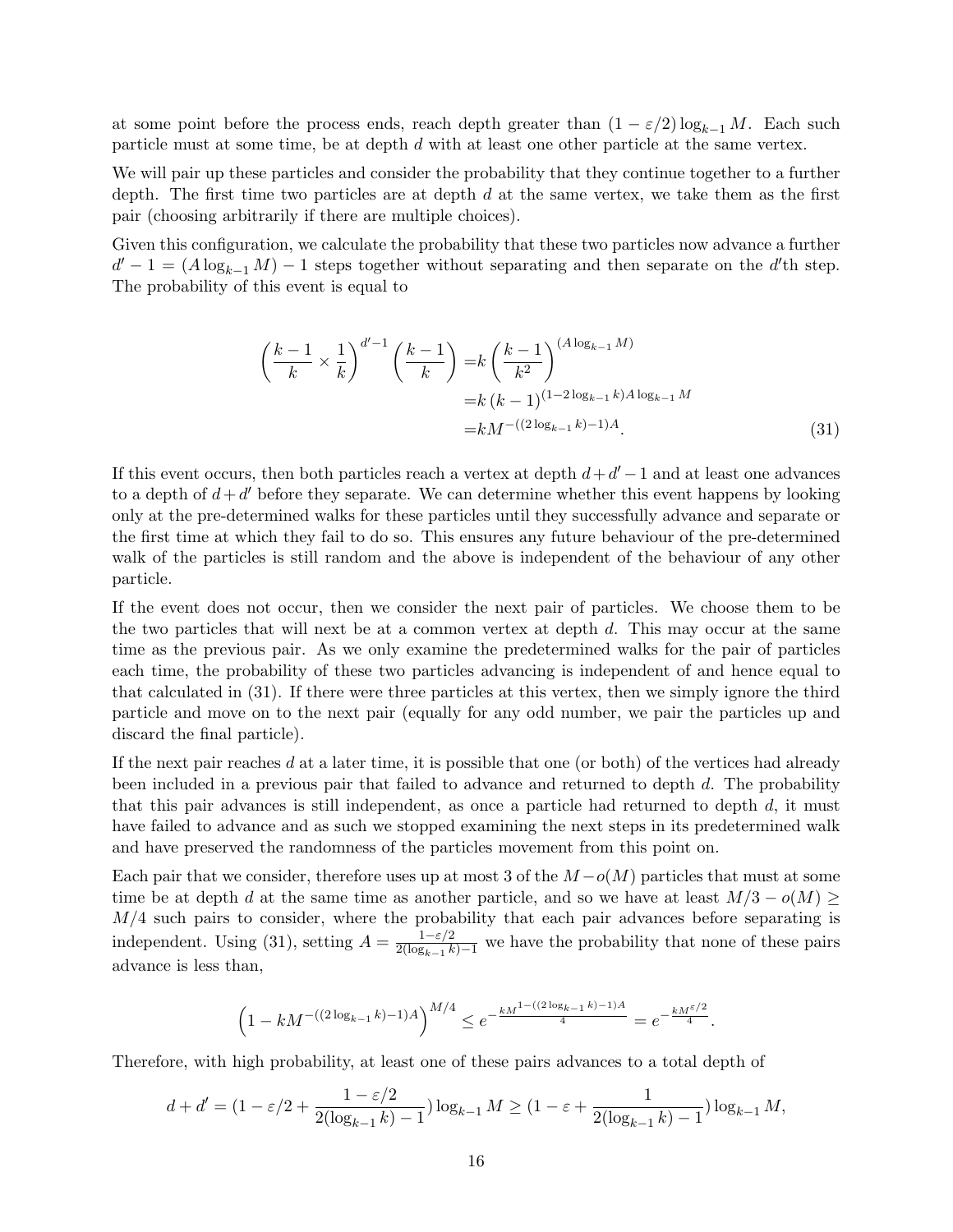(since  $2(\log_{k-1} k)-1>1$ ), and then separates, leaving the two particles on separate vertices. Since they are on different vertices, for either of the particles to move again, a third particle would have to visit the location of that particle. This implies that three distinct particles would have to visit the vertex prior to the one on which the pair separated, and by Lemma 7, this can occur only with probability  $O(M^{-\varepsilon}).$ 

Therefore, with probability  $1 - O(M^{-\varepsilon})$ , at least one vertex ends the process at depth

$$
(1 - \varepsilon + \frac{1}{2(\log_{k-1} k) - 1}) \log_{k-1} M.
$$

We now return to prove the stronger corresponding upper bound. Consider vertices at depth  $d \geq (\frac{3}{2} + \frac{1}{6} + \varepsilon) \log_{k-1} M = (\frac{5}{3} + \varepsilon) \log_{k-1} M$ . No three particles have any vertex at this depth in all three of their pre-determined paths. With probability 1 all particles will eventually reach this depth in their infinite walk and so each particle has a corresponding vertex that it first reaches at this depth at some point in their pre-determined walk. Given that at most two particles can reach such a vertex, for a particle to reach this depth in the dispersion process and continue moving, exactly one other particle must also have this vertex in its path. If this vertex is not the first at depth  $d$  in the second particle's path, then to reach this point it would have to have reached some other vertex at d and then returned, requiring another particle to have been at this second vertex and for both particles to move together without separating, at least until they returned to depth  $3+\varepsilon$  $\frac{1}{2}$  log<sub>k-1</sub> M where they might encounter another particle. If we can demonstrate that no pairs of particles can return from this depth, then we only need consider particles that share a vertex as their first visit to this depth.

Since all particles reach exactly one vertex at this depth, independently over both vertices and particles, and uniformly at random, the number of vertices where two particles first reach depth d in their walks is distributed exactly as the number of collisions in a balls in bins problem, with M balls going into  $k(k-1)^d$  bins. (Noting that all collisions are of exactly 2 particles, since no three have common vertices in their paths at this depth.)

The total number of vertices at this depth is  $\Theta\left(M^{\frac{5}{3}+\varepsilon}\right)$ . Examining each particle one by one, we see there at most M vertices already claimed by a particle and so the probability that it produces a collision is at most  $\Theta\left(M/M^{\frac{5}{3}+\varepsilon}\right) = \Theta\left(M^{-\left(\frac{2}{3}+\varepsilon\right)}\right)$ , and this bound holds independently of the outcome of the other trials. Therefore we can bound the number of collisions by a sum of independent random indicator variables each with expectation  $\Theta\left(M^{-\left(\frac{2}{3}+\varepsilon\right)}\right)$ . Let X be the value of this sum of  $M$  variables, and so we have

$$
\mathbf{E}(X) = \Theta\left(M \times M^{-\left(\frac{2}{3} + \varepsilon\right)}\right) = \Theta\left(M^{\frac{1}{3} - \varepsilon}\right).
$$

By Hoeffding's inequality,

$$
\mathbf{Pr}\left[X > (1+\varepsilon)E(X)\right] \le e^{-2M\varepsilon^2 E(X)^2}.
$$

Thus with high probability we have that the expected number of collisions is of the order  $\Theta\left(M^{\frac{1}{3}-\varepsilon}\right)$ .

Even assuming that each of these collisions occurs during dispersion (i.e. both particles reach each of these vertices in the process), for a given pair of two particles to return from depth d to  $3+\varepsilon$  $\frac{+}{2}$  log<sub>k−1</sub> M, they would have to move together a distance upwards of at least  $\frac{1}{6}$  log<sub>k−1</sub> M without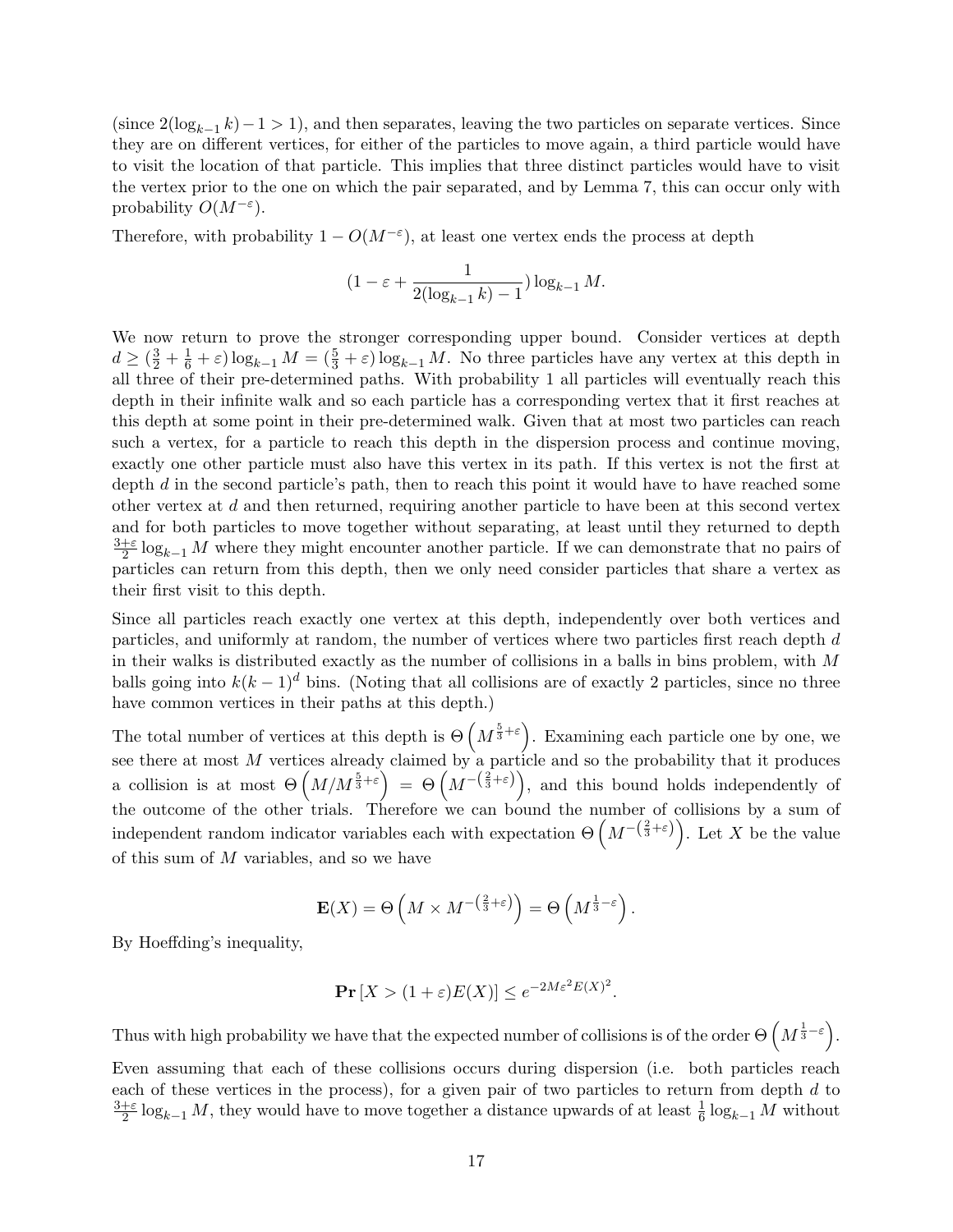separating. In particular both particles would have to contain a common ancestor vertex at some later time in their pre-determined paths at distance  $\frac{1}{6} \log_{k-1} M$  above the vertex at which they meet. The movements of the particles after the point at which they first meet at this depth are independent random walks and so by (30), the probability that one of the particles visits the ancestor vertex at any point in it's infinite walk after this point is equal to

$$
(k-1)^{-\frac{1}{6}\log_{k-1}M}=M^{-\frac{1}{6}}.
$$

Therefore, the probability that both particles visit this ancestor is  $M^{-\frac{1}{3}}$ , and by taking a union bound over the  $M^{-\frac{1}{3}-\varepsilon}$  pairs, we see that with probability  $1-O(M^{-\varepsilon})$  no such pair can return to this depth.

We claim that no such pair of particles will move more than

$$
\left(\frac{1+\varepsilon}{3\log_{k-1}k}\right)\log_{k-1}M=\left(\frac{1}{3}+\varepsilon\right)\log_k M,
$$

steps before separating. Note this is larger than the distance required to return to the earlier depth, but with high probability most of these steps will be in the wrong direction, advancing further down the tree. The probability that two particle move distance  $c \log_{k-1} M$  without separating is equal to  $k^{-c \log_{k-1} M} = M^{-c \log_{k-1} k}$ . Taking a union bound we see that the probability that any of the pairs advance further than the above is less than

$$
M^{\frac{1}{3}-\varepsilon}M^{-\left(\frac{1}{3}+\varepsilon\right)}=M^{-2\varepsilon}.
$$

Since the particles separate before returning to depth  $\frac{3+\varepsilon}{2} \log_{k-1} M$ , then their positions do not intersect with the paths of any other particles, and so they will not move any further in the process once they have separated.

Lastly, this tells us that any pair of particles that manages to reach a depth of  $(\frac{5}{3} + \varepsilon) \log_{k-1} M$ will then move at most  $(\frac{1}{3} + \varepsilon) \log_k M$  further steps. Therefore, at the end of the process, with probability  $1 - O(M^{-\varepsilon})$  no particle will have reached a depth higher than

$$
\left(\frac{5}{3} + \varepsilon\right) \log_{k-1} M + \left(\frac{1}{3} + \varepsilon\right) \log_k M \le \left(\frac{5}{3} + \frac{1}{3 \log_{k-1} k} + 2\varepsilon\right) \log_{k-1} M.
$$

#### 4 Dispersion on paths

In this section we prove Theorem 4. To analyse the case of a sufficiently large or infinite path, we consider that G is the integer line, i.e  $V(G) = \mathbb{Z}$  and  $(i, j) \in E(G)$  if and only if  $|i - j| = 1$ . All M particles are initially placed at the origin 0. We will require the following result about random walks on the line.

**Lemma 8.** For a simple random walk on the integer path, let  $R(2T, r)$  be the probability of at least r returns to the origin in 2T steps. For  $\alpha > 0$ , we have

$$
R(2T, \alpha \sqrt{2T}) \le O\left(\frac{1}{\alpha} e^{-\alpha^2/2}\right). \tag{32}
$$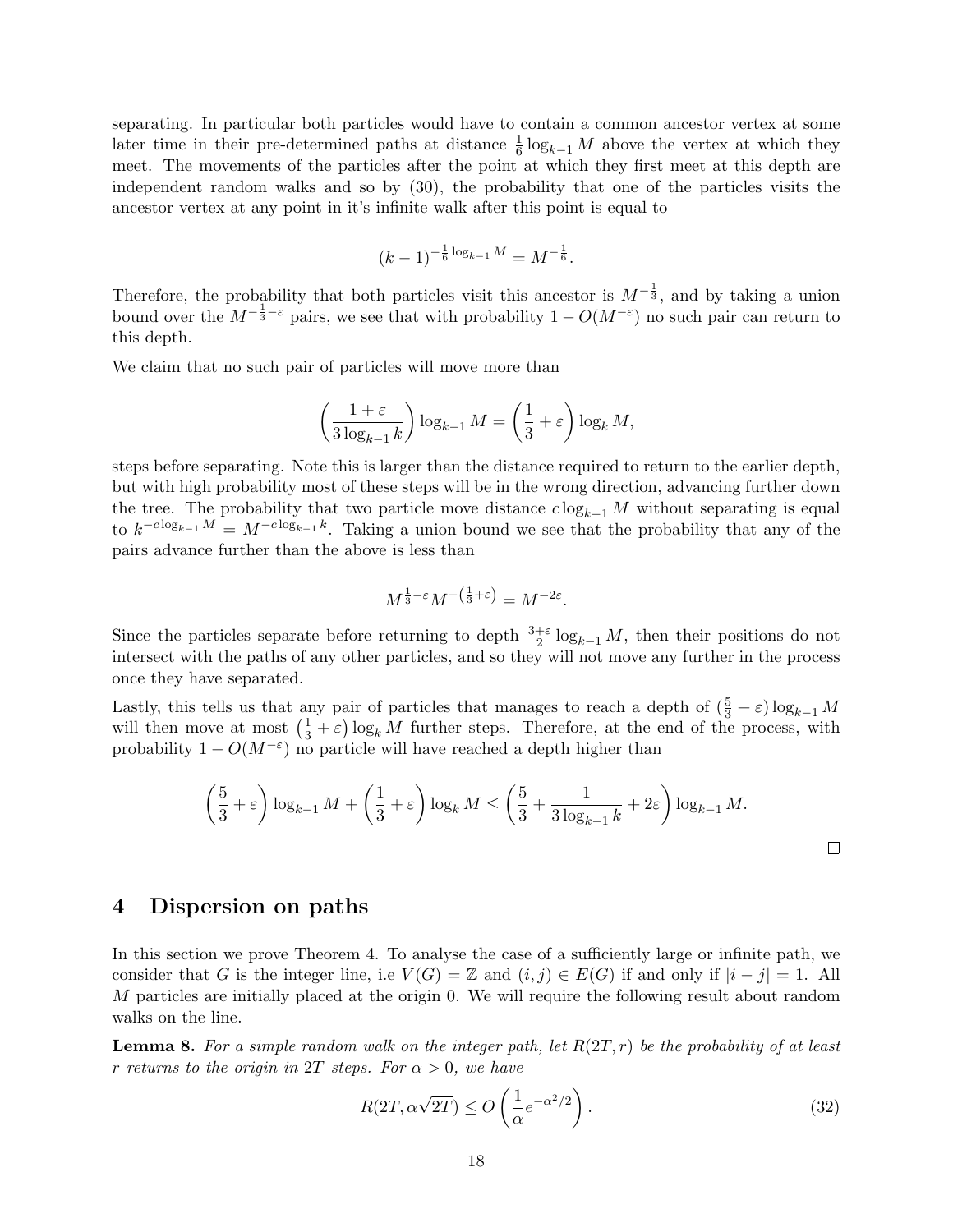*Proof.* Let  $z_{2T}^{(r)}$  $2T \nvert_{2T}^{(r)}$  be the probability of exactly r returns to zero in 2T steps, then for  $T \geq 1$ , we have from Feller, Theorem 1, Section 3.6 in [4]

$$
F_r = z_{2T}^{(r)} = \frac{1}{2^{2T-r}} \binom{2T-r}{T}.
$$

We need to calculate

$$
R(2T,r) = \sum_{s \ge r} F_s,
$$

namely, the probability of at least r returns in time 2T, for the case when  $r = \alpha$ √ 2T. If  $r = T$ then  $F_T = 1/2^T$  (very small).

For  $s\geq r\geq 1$ 

$$
F_{s+1}/F_s = \frac{2T - 2s}{2T - s} \le \frac{2T - 2r}{2T - r} = F_{r+1}/F_r = \beta.
$$

So

$$
R(2T, r) \le F_r(1 + \beta + \beta^2 + ...) = F_r \frac{1}{1 - \beta} = F_r \frac{2T - r}{r}.
$$

Now, provided  $r < T$ 

$$
F_r = (1 + (1/T) + (1/(T - r))) \frac{1}{\sqrt{2\pi}} \sqrt{\frac{2T - r}{T(T - r)}} \frac{2^r}{2^{2T}} \frac{(2T - r)^{2T - r}}{T^T (T - r)^{T - r}}
$$
  
=  $\Theta(1) \sqrt{\frac{2T - r}{T(T - r)}} \frac{(1 - r/2T)^{2T - r}}{(1 - r/T)^{T - r}}.$ 

But

$$
\frac{(1 - r/2T)^{2T-r}}{(1 - r/T)^{T-r}} = \exp((2T - r)\log(1 - r/2T) - (T - r)\log(1 - r/T))
$$

$$
= \exp\left(-\frac{r^2}{4T} - \frac{r^3}{8T^2} - \cdots\right)
$$

$$
\le \exp\left(-\frac{r^2}{4T}\right).
$$

Thus

$$
R(2T,r) \leq \Theta(1) \sqrt{\frac{2T-r}{T(T-r)}} \frac{2T-r}{r} \exp\left(-\frac{r^2}{4T}\right).
$$

Put  $r = \alpha$ √ 2T to obtain (assuming  $r < T$ )

$$
R(2T, \alpha \sqrt{2T}) = O\left(\frac{1}{\alpha} e^{-\alpha^2/2}\right),\,
$$

as required.

The movement of particle i at time step t takes a value  $X_i(t) \in \{-1,0,1\}$ , with  $X_i(t) = 0$  if the particle doesn't move. For any particle the next non-zero movement is uniformly distributed in {−1, 1} and independent of the choice of particle, or of the action of any other particles.

 $\Box$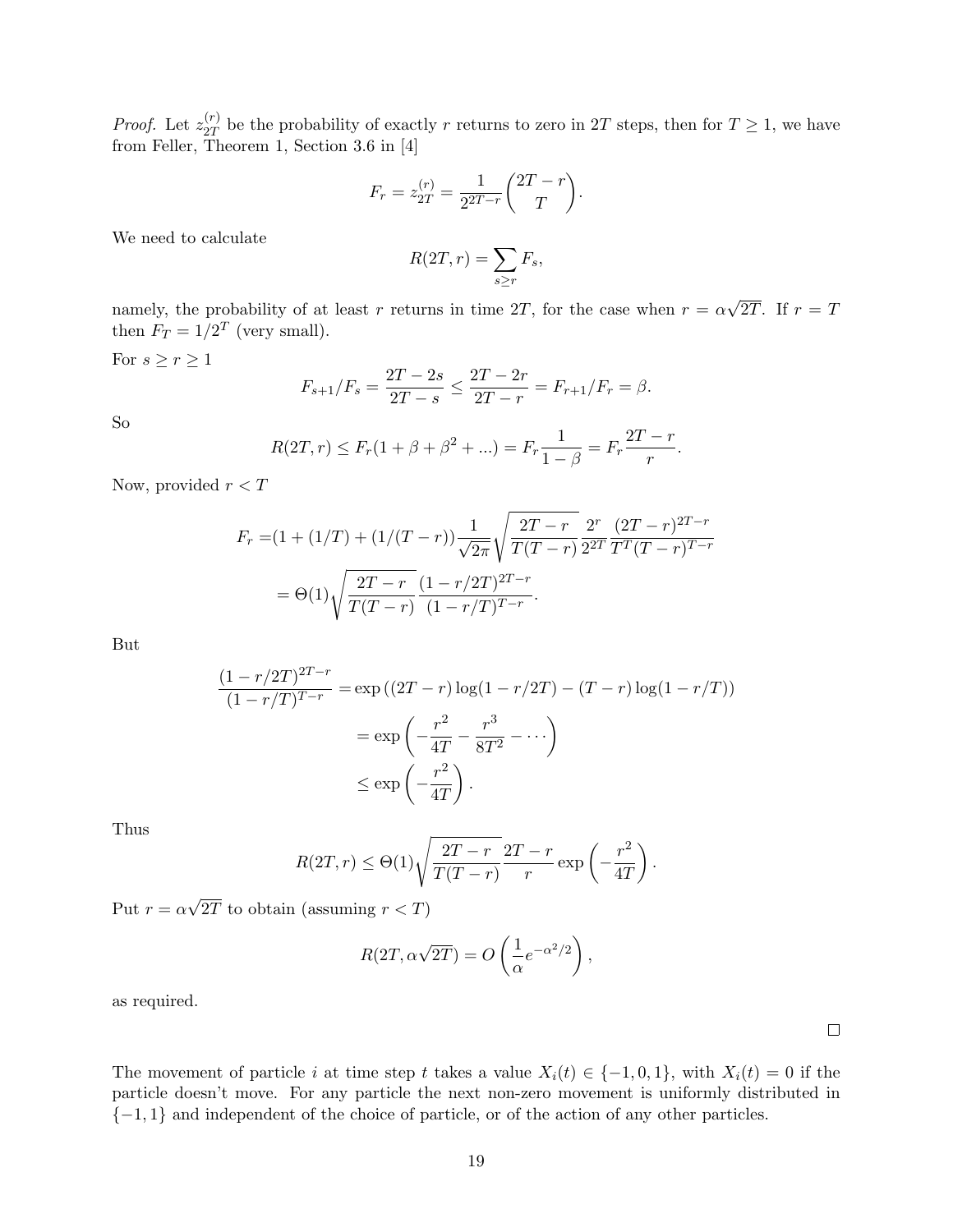If we consider only the steps where a given particle moves (walk steps), and ignore the time-steps in which the particle does not move, the particle makes a random walk on the line. The particle moves only when its random walk intersects that of another particle. When two particles meet at a vertex, reversing the walk of the second particle and taking the union of these two walks, gives a walk which has returned to the origin.

We consider the walk steps of particles 1 and 2, and build a sequence  $Y(t) = Y(t, \{1, 2\})$  as follows. Let  $W \in \{-1,1\}$  denote the movement of a particle at a given walk step. Note that if W is uniformly and independently distributed on  $\{-1, 1\}$ , then so is  $-W$ . The entries of  $Y(t)$  are the movements  $(W_1), (W_2)$  made by the two particles up to the end of time step t in time step order. If both particles move at a given time step, the order is the movement of particle 1 followed by that of particle 2. The entries for particle 2 are the negative of the step direction  $W_2$ . Thus  $Y(0) = (W_1(0), -W_2(0))$  as both move from the origin. In general,  $Y(t) = Y(t-1)$  if neither move,  $Y(t) = (Y(t-1), W_1(t))$  if particle 1 moves but not particle 2,  $Y(t) = (Y(t-1), -W_2(t))$  if particle 2 moves but not particle 1,  $Y(t) = (Y(t-1), W_1(t), -W_2(t))$  if both move.

Let  $s_i(t)$  be the number of walk steps taken by particle i at the end of time step t. The length of  $Y(t)$  is  $s = s_1(t) + s_2(t)$ . As  $t \rightarrow \infty$ , either Y is infinite (dispersion never stops) or has a finite length T, and  $Y = (Y_1, Y_2, ..., Y_T)$ . If T is finite, extend Y for  $i > T$  by setting  $Y_i \in \{-1, +1\}$ , chosen independently with probability 1/2.

Note that without knowledge of the value of  $T$ , each  $Y_i$  is distributed uniformly and independently at random and so Y is an infinite random walk on the line. Importantly,  $Y^s = \sum_{i=1}^s Y_i$  visits the origin at least once for each time step when the original two particles intersected up to the time step when they have moved s walk steps in total. Note that  $Y$  may visit the origin more often than the particles intersect as they move simultaneously, so Y can hit the origin for values of i that lie between two simultaneous movements of the particles in one time step of the dispersion process.

**Theorem 9.** For all  $\varepsilon > 0$ , w.h.p. the dispersion process on the integers with M particles at 0, will terminate with no particle at a distance greater than  $(4 + \varepsilon)M \log M$  from the origin.

*Proof.* At each time step  $t \geq 0$  let  $Z_i(t)$  be the walk length, i.e. the total number of walk steps made by particle i up to the end of time step t. Let K be a large constant, and let  $F_{ij}$  be the event that

 $F_{ij} = {Particles\ i,j\ with\ walk\ lengths}\ Z_i, Z_j \leq S+K$  meet more than  $\alpha(2S)^{1/2}$  times},

and let  $F = \bigcup_{i \neq j} F_{ij}$ . Using the sequence  $Y(t, \{i, j\})$  for the particles i, j (as described above for particles 1,2) we can upper bound the number of meetings between the particles, by the number of returns to the origin of the random walk  $Y(t)$ . As returns are monotone non-decreasing with the number of walk steps, if  $Z_i + Z_j < 2(S + K)$  we can extend Y to  $2(S + K)$  and include any extra returns.

Let  $\alpha^2 = 4(1+\varepsilon)\log M$ , and  $S = 2\alpha^2 M^2$ . Thus  $\alpha S = ((1-O(K/S))\alpha(S+K))$ . Using (32) of Lemma 8 with  $T = S + K$ ,  $\beta = \alpha(1 - O(K/S))$  gives that the probability of at least  $\beta \sqrt{2(S+K)}$ returns in  $2(S + K)$  steps, satisfies,

$$
R\left(2(S+K),\beta\sqrt{2(S+K)}\right) = O\left(M^{-(2+\varepsilon)}\right).
$$

Thus

$$
\mathbf{Pr}(F) \le M^2 O(M^{-(2+\varepsilon)}) = O(M^{-\varepsilon}).
$$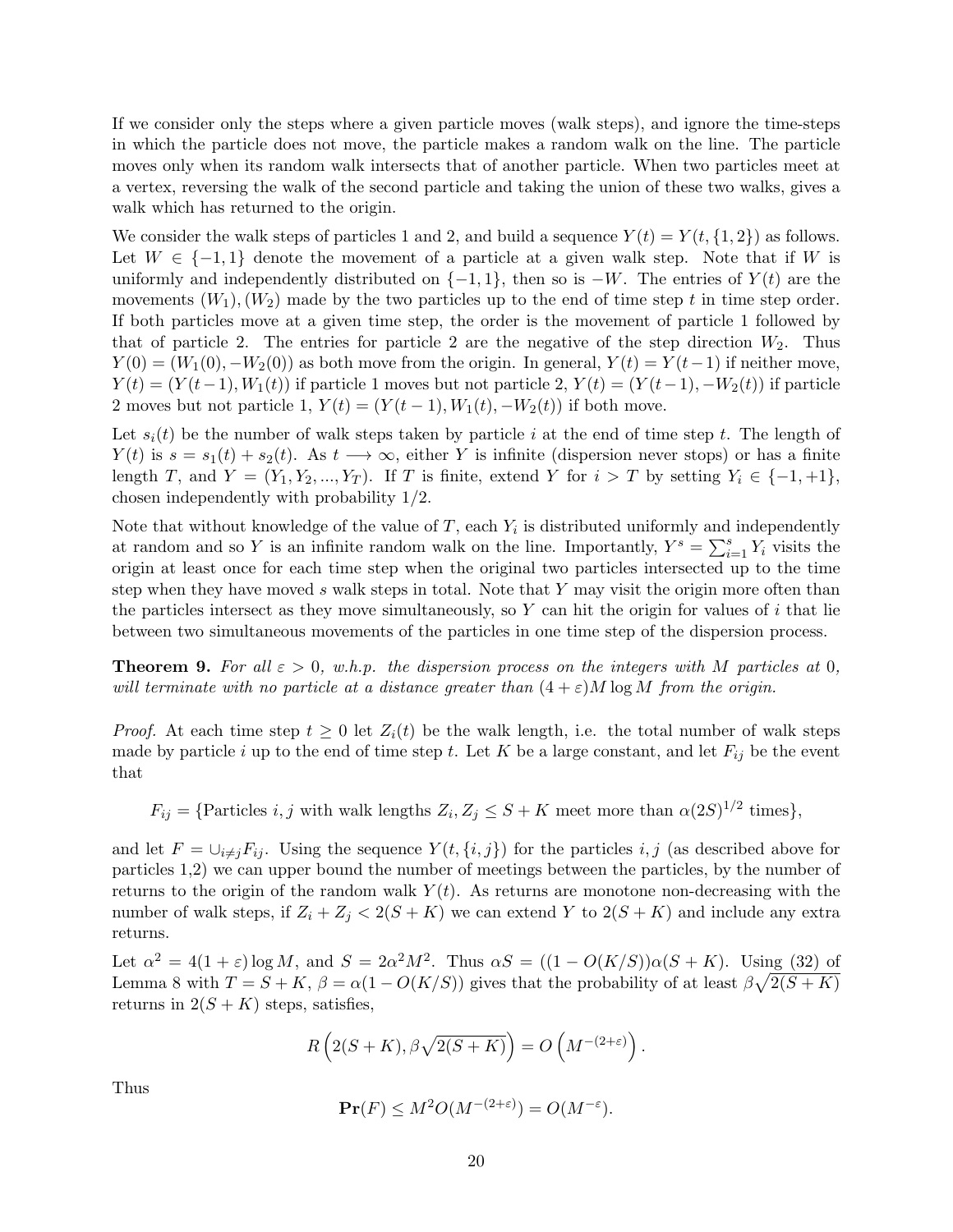Suppose there exits a particle which takes more than  $S$  walk steps, then we pick the first particle (in process time steps t) to make  $S + 1$  walk steps, choosing the particle with the lowest label I if there is any choice.

Recall that  $Z_i(t)$  is the number of walk steps made by particle i by time step t, and let  $R_{ij}(t)$  be the number of walk steps when particles  $i$  and  $j$  occupy the same vertex. Note that each such pair-wise meeting causes both particles to make one step of a random walk, so every walk step is counted at least once. Thus  $Z_i(t) \leq \sum_{j \neq i} R_{ij}(t)$ . We assume the event  $F^c$  holds. At t for all i

$$
Z_i \le \sum_{j \ne i} R_{ij} \le M \alpha (2S)^{1/2}.
$$

In particular

$$
Z_I = S + 1 \leq M\alpha(2S)^{1/2},
$$

and thus

$$
(S+1)^2 \le 2\alpha^2 M^2 S = S^2.
$$

This implies that  $(S + 1) \leq S$ , contradicting the existence of a first t where some particle exceeds  $S$  steps and therefore no particle takes more than  $S$  walk steps during the process.

By using a Chernoff bound for the sum of s independent and uniform  $\{-1,1\}$  random variables. we see that the probability a random walk reaches a distance greater than  $a$  in  $s$  walk steps is less than  $2e^{-\frac{a^2}{2s}}$ . Suppose a particle is at a distance greater than  $4(1+\varepsilon)M\log M$  from the origin. We must have that the particle either took more than  $8(1+\varepsilon)M^2\log M$  steps, or otherwise, by the above, we would have the probability of this occurring to be less than

$$
2e^{-\frac{(4(1+\varepsilon)M\log M)^2}{16(1+\varepsilon)M^2\log M}} = 2e^{-(1+\varepsilon)\log M} = 2M^{-(1+\varepsilon)}.
$$

Taking the union bound, with high probability no particle could have reached a distance of  $4(1 +$ ε)M log M.

This bound applies to the maximum distance any particle will be at from the origin at the end of the process. It is possible that a particle may reach a further distance and return before the process terminates. Taking a union bound over the steps of the particle's walk, we can use the same argument to show that at no point in the process, could any particle reach a distance of  $4\sqrt{2}(1+\varepsilon)M\log M$ . Therefore this process will disperse in the same manner on the infinite line as  $4\nabla^2(1+\varepsilon)M$  log M. Therefore this process will disperse in the same manner on the infinite line as<br>on any finite path or cycle of size larger than  $8\sqrt{2}(1+\varepsilon)M \log M$ , which is less than  $12M \log M$ for  $\varepsilon = 0.2$ .  $\Box$ 

### 5 Dispersion on grids and infinite Cayley graphs

In this section we prove Theorem 3, part  $(i)$  and show its implication for the dispersion in the 2-dimensional grid.

**Lemma 10.** Let  $\omega = \omega(M) \longrightarrow \infty$ . Let G be a d-dimensional (infinite) grid (d  $\geq 1$ ) or other infinite Cayley graph, and let t be such that  $t \geq \omega {M \choose 2} R(2t)$ , where  $R(2t)$  is the expected number of returns to the origin in 2t steps by a simple random walk on G. Then with probability at least  $1-1/\omega$ , a system of M particles disperses on G in t process steps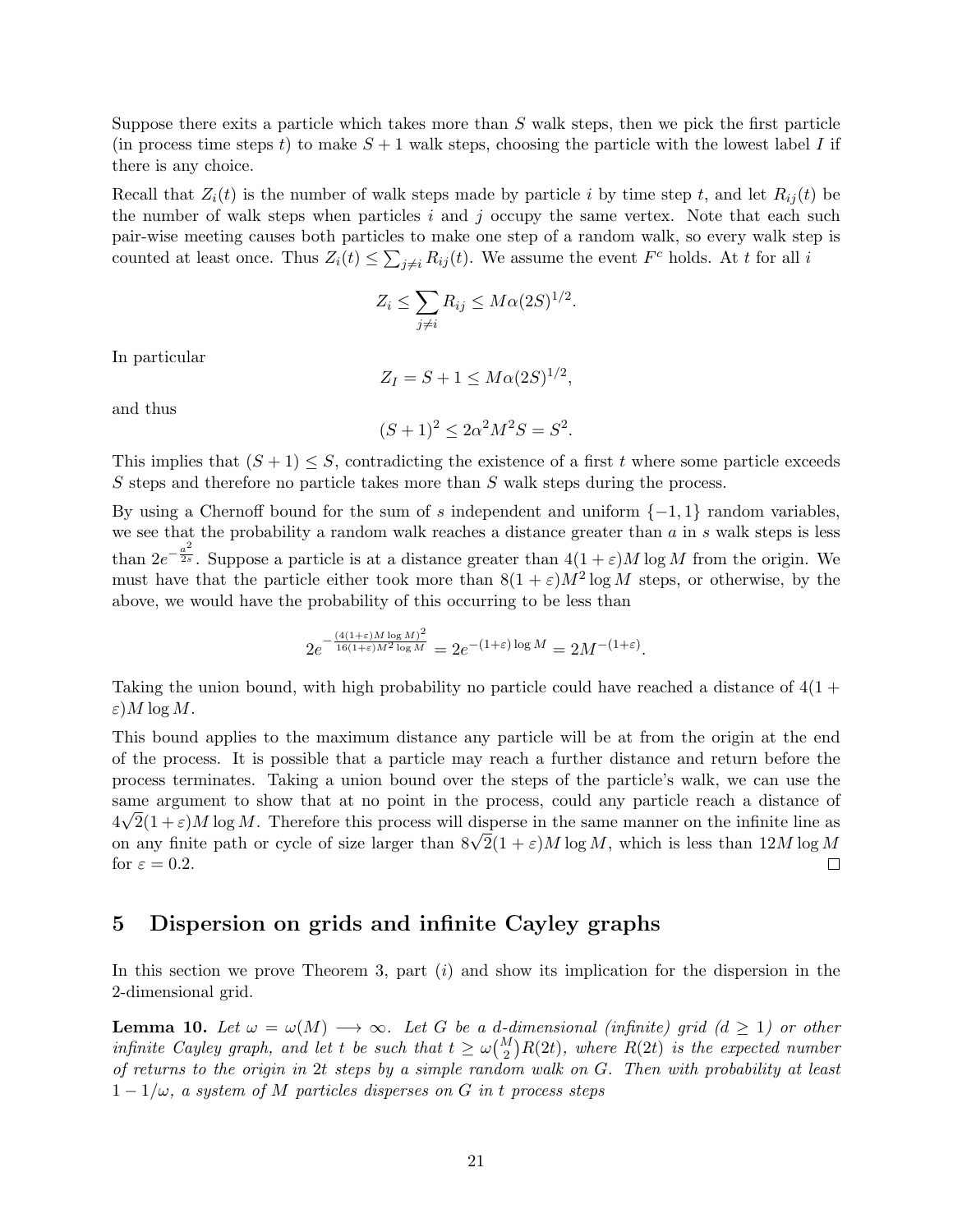Proof. We use the same argument as for the line, linking times that two particles meet in a grid or a Cayley graph with the number of returns to the origin of a single combined random walk.

For ease of comprehension, we work with the 2-dimensional grid, making comments to show that the arguments apply to a Cayley graph. The movement of particle  $i$  at time step  $t$  takes a value  $X_i(t) \in \{(-1,0), (1,0), (0,0), (0,-1), (0,1)\}\,$ , with  $X_i(t) = (0,0)$  if the particle doesn't move. For any particle the next non-zero movement is uniformly distributed in  $\{(-1,0), (1,0), (0,-1), (0,1)\}\$ and independent of the choice of particle, or of the action of any other particles. In a Cayley graph,  $X_i(t) \in S$ , where S is the symmetric set of generators which define the graph.

If we consider only the steps where a given particle moves (walk steps), and ignore the time-steps in which the particle does not move, the particle makes a random walk on the grid (or a Cayley graph). The particle moves only when its random walk intersects that of another particle. When two particles meet at a vertex, reversing the walk of the second particle and taking the union of these two walks, gives a walk which has returned to the origin. For the case of a Cayley graph, we need at this point the assumption that the underlying group is abelian.

We consider the walk steps of particles 1 and 2, and build a sequence  $Y(t) = Y(t, \{1, 2\})$  as follows. Let  $W \in \{(-1,0), (1,0), (0,-1), (0,1)\}\$  denote the movement of a particle at a given walk step. Note that if W is uniformly and independently distributed on  $\{(-1,0), (1,0), (0,-1), (0,1)\}\,$ , then so is  $-W$ . The entries of  $Y(t)$  are the movements  $(W_1), (W_2)$  made by the two particles up to the end of time step  $t$  in time step order. If both particles move at a given time step, the order is the movement of particle 1 followed by that of particle 2. The entries for particle 2 are the negative of the step direction  $W_2$ . Thus  $Y(0) = (W_1(0), -W_2(0))$  as both move from the origin. In general,  $Y(t) = Y(t-1)$  if neither move,  $Y(t) = (Y(t-1), W_1(t))$  if particle 1 moves but not particle 2,  $Y(t) = (Y(t-1), -W_2(t))$  if particle 2 moves but not particle 1,  $Y(t) = (Y(t-1), W_1(t), -W_2(t))$ if both move.

Let  $s_i(t)$  be the number of walk steps taken by particle i at the end of time step t. The length of  $Y(t)$  is  $s = s_1(t) + s_2(t)$ . As  $t \longrightarrow \infty$ , either Y is infinite (dispersion never stops) or has a finite length T, and  $Y = (Y_1, Y_2, ..., Y_T)$ . If T is finite, extend Y for  $i > T$  by setting  $Y_i \in$  ${(-1, 0), (1, 0), (0, -1), (0, 1)}$ , each chosen independently with probability 1/4.

Note that without knowledge of the value of  $T$ , each  $Y_i$  is distributed uniformly and independently at random and so Y is an infinite random walk on the grid. Importantly,  $Y^s = \sum_{i=1}^s Y_i$  visits the origin at least once for each time step when the original two particles intersected up to the time step when they have moved s walk steps in total. Note that Y may visit the origin more often than the particles intersect as they move simultaneously, so  $Y$  can hit the origin for values of i that lie between two simultaneous movements of the particles in one time step of the dispersion process.

Let  $r_D(s)$  be the probability  $Y^s = (0,0)$  and let  $r(s)$  be the probability of a return to the origin at step s of a simple random walk on the grid. Then

$$
\sum_{s=0}^{t} r_D(s) \le \sum_{s=0}^{2t} r(s) = R(2t),
$$

where  $R(2t)$  is the expected number of returns to the origin of a random walk during 2t steps.

For a system of M particles dispersing from the origin, the above discussion bounds the expected number of meetings of a given pair of particles in t steps by  $R(2t)$ . Let  $Z(t)$  be the number of pairwise meetings between  $M$  particles in  $t$  process steps. Then,

$$
E(Z(t)) \leq {M \choose 2} R(2t)
$$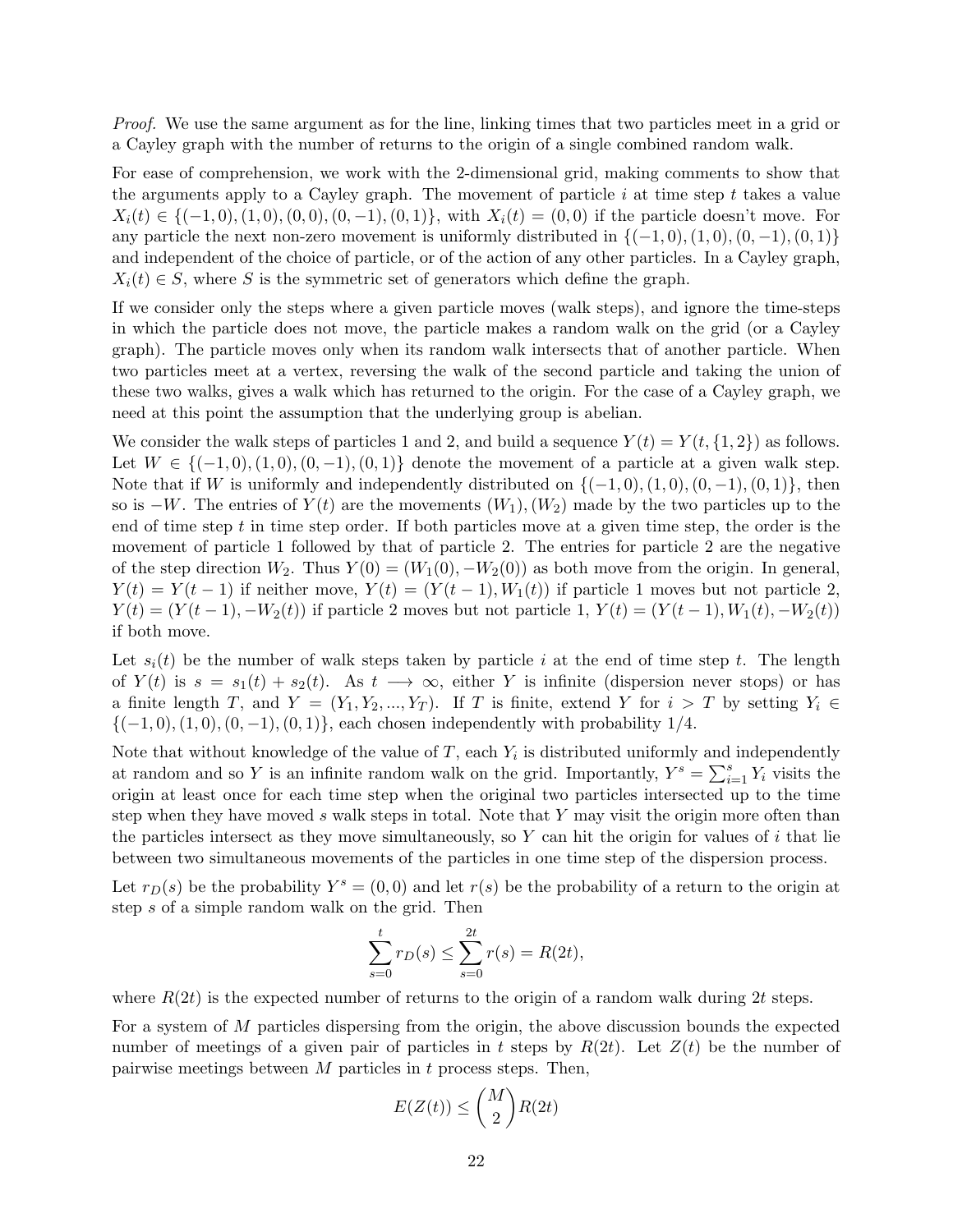Given  $\omega \longrightarrow \infty$ , take any t satisfying

$$
\binom{M}{2}R(2t) \le t/\omega. \tag{33}
$$

By Markov's inequality we have  $P(Z(t) \ge \omega \mathbf{E}(Z(t)) \le 1/\omega$ . Then with probability  $1 - O(1/\omega)$ 

$$
Z(t) \le \omega \mathbf{E}(Z(t)) \le \omega \binom{M}{2} R(2t) < t.
$$

Since at least one pair of particles moves during each step of dispersion, the number of meetings  $Z(t')$  must be larger than  $t'$  for each process step  $t'$ , therefore the process must have stopped before step t.  $\Box$ 

**Lemma 11.** With probability  $1 - O(1/\omega)$ , a system of M particles disperses on the 2-dimensional grid in  $2\omega M^2 \log M$  process steps.

*Proof.* The value of  $R(2t)$  is (see e.g. [4] page 328)

$$
R(2t) = \sum_{s=0}^{t} \binom{2s}{s}^2 \frac{1}{4^{2s}} \le \log t + c,
$$

for some constant c. By inspection we see that  $t = 2\omega M^2 \log M$  satisfies (33).

#### $\Box$

## 6 Hypercube and finite Cayley graphs

In this section we present two different bounds for dispersion on the hypercube using two different methods.

The first method is generally applicable with little modification to general finite Cayley graphs. The method follows a similar structure to that used in the previous section for infinite graphs. The key difference is the difficulty in bounding the number of meetings of particles in a finite graph. To work around this, we first allow the dispersion process to approach mixing time until the probability of being at any given vertex is close to uniform, assuming a trivial bound on the number of meetings in this period. Once we have reached this mixing time, we can use this uniformity to derive a bound on two particles being at the same vertex.

The proof of the lemma below can be easily generalised to a proof of Theorem 3 part (ii).

**Lemma 12.** Let  $H_d$  be the hypercube on  $n = 2^d$  vertices. Then with probability  $1 - O(1/\omega)$ , a **Definite 12.** Let  $H_d$  be the hypercube on  $n = 2$  bertices. Then with probability  $1 - O(1)$ <br>system of  $M \le \sqrt{n}/\omega$  particles disperses on the hypercube  $H_d$  in  $O(M^2 \log^2 n)$  process steps.

*Proof.* The hypercube  $H_d$  on  $n = 2^d$  vertices consists of vertices labeled as vectors in  $\{0, 1\}^d$  and edges uv between vertices  $u$  and  $v$  whenever the vertex labels differ in a single coordinate (Hamming distance one). Let  $e_j$  be the vector whose entries are zero except at the j-th coordinate whose entry is one. A transition  $(u, v)$  of a random walk on  $H_d$  can be modeled by sampling  $j \in \{1, ..., d\}$  uar and setting  $v = (u + e_j) \mod 2$ . We refer to  $e_j$  as the transition vector.

Mimicking the argument for the grid given previously, we consider the walk steps of particles 1 and 2, and build a sequence  $Y(t) = Y(t, \{1, 2\})$  consisting of the transition vectors of the walks of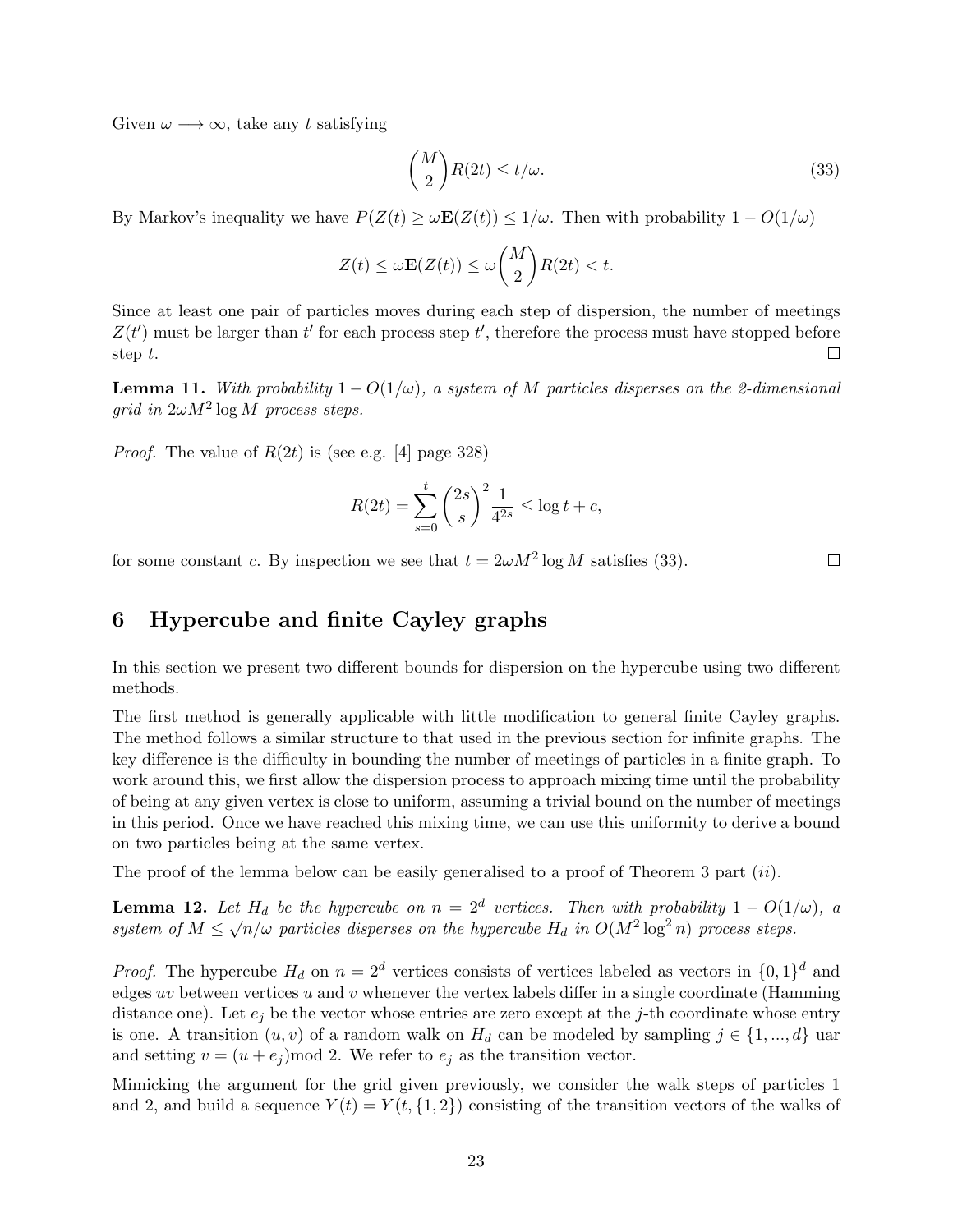particle 1 and particle 2 at each step in that order. Because  $e_j + e_j = 0 \mod 2$  we do not need to multiply the second transition vector by  $(-1)$  as in the case of the grid.

Let T be a step such that for all even  $s \geq T$ , then  $|P^s(u, u) - 1/n| \leq 1/2n$  for all  $u \in V$ . Then  $T = O(\log^2 n)$ . Let  $M \leq \sqrt{n}/\omega$  and  $t = T \left[ \frac{M^2}{(1 - M^2 c \omega/2n)} \right]$ , where  $c \leq 3/2$ . The expected number of meetings between a pair of particles in  $T + t$  steps is at most the expected number of returns to the origin of the walk  $Y(t)$  which is at most  $2T + 2ct/n$ . As in the argument above, with probability  $1 - O(1/\omega)$  the total number of pairwise meetings in  $T + t$  steps is at most

$$
\binom{M}{2}2T + \omega \binom{M}{2}c\frac{2t}{n} < T + t,
$$

which is true provided e.g.

$$
2TM^2 \leq t.
$$

 $\Box$ 

We can improve (for most values of M and n) on this upper bound for dispersion on the hypercube by using the technique we used in analysing regular trees.

**Lemma 13.** Let  $H_d$  be the hypercube on  $n = 2^d$  vertices. Then with probability  $1 - O(1/\omega)$ , a **Definite 13.** Let  $H_d$  be the hypercube on  $n = 2$  bertices. Then with probability  $1 - O(1/\omega)$ , a system of  $M \le \sqrt{n}/\omega$  particles disperses on the hypercube  $H_d$  in  $O(M \log^3 n)$  process steps, and no particle will lie further than  $d/2$  from the origin.

*Proof.* Note that if some particle reaches a distance greater than  $c$  from the origin, it must have first reached distance c and there met or later be joined by another particle for it to have moved on. If this second particle had previously already reached distance c before visiting the common vertex where these particles meet, then it must have met some other particle at the place where it first reached distance c. Iterating, we see that at some point, there must exist a pair of particles who first reached distance  $c$  at the same vertex.

There are  $\binom{d}{c}$  $c<sub>c</sub><sup>d</sup>$ ) vertices at distance c from the origin, and the event that a given vertex is the first a particle visits at that distance (in it's predetermined walk) is uniformly distributed. Therefore the probability of there existing a pair of particles sharing a common vertex as their first visit to distance c, tends to 0 if the number of particles  $M \ll \sqrt{\frac{d}{c}}$  $\binom{d}{c}$ .

Let  $c = \frac{d}{2}$  $\frac{d}{2}$ . Therefore, we have  $\binom{d}{c}$  $\binom{d}{c} \,=\, \binom{d}{d}$  $\frac{d}{d/2}$   $\geq \frac{2^{d-1}}{\sqrt{d/2}}$ . Since  $n = 2^d$  we have  $M \leq \sqrt{n}/\omega = 2^{d/2}/\omega$ . The probability that two particles share a common vertex as their first visit to distance c, is equal to  $\binom{d}{c}$  $\left(\begin{smallmatrix}d\ c\end{smallmatrix}\right)^{-1} \leq \frac{\sqrt{d/2}}{2^{d-1}}$  $\frac{\sqrt{a/2}}{2^{d-1}}$  and so by taking a union bound over all possible pairs, we have the probability of there existing a pair of particles sharing a common vertex as their first visit to distance c is at most

$$
\binom{M}{2} \frac{\sqrt{d/2}}{2^{d-1}} \le \frac{M^2 \sqrt{d/2}}{2^{d-1}} \le \frac{\sqrt{2d}}{\omega^2}.
$$

Given  $\omega \gg \sqrt[4]{d}$ , this tends to 0 as required and as such with high probability, no particles reach a distance greater than  $d/2$  from the origin in the dispersion process. In fact we are able to say something stronger. This results says that for every particle, it will not move further than the first visit to  $d/2$  in its predetermined random walk. This allows us to give a bound on the running time of the process.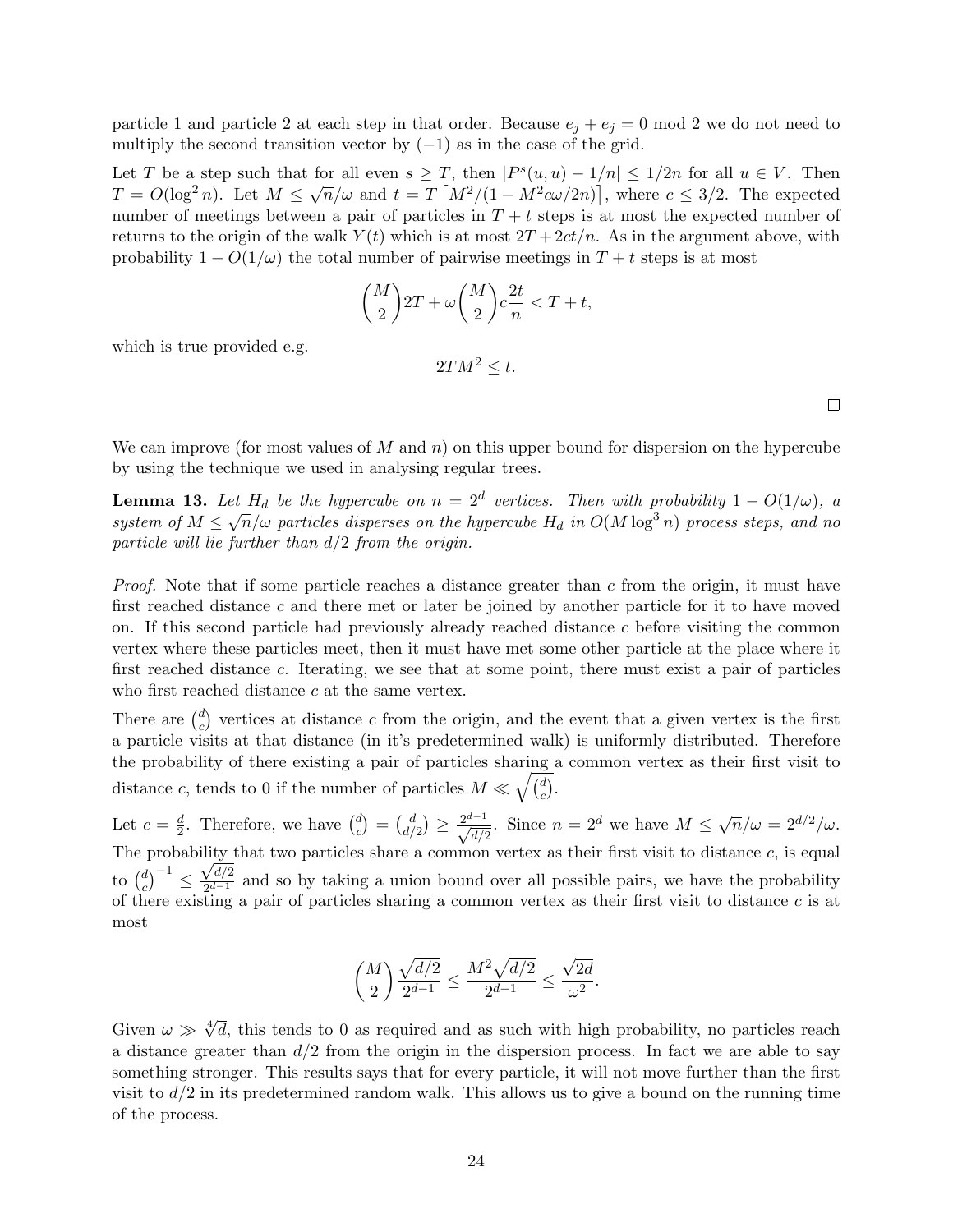Consider the walk of a given particle. We note that if a particle is at distance less than  $d/2$  from the origin, then since each vertex has degree  $d$ , it will move away from the origin with probability at least  $1/2$ , increasing its distance. Therefore the probability that this walk reaches distance  $d/2$ in some number of steps is at least as high as that for a simple random walk on the line. The expected time it takes the simple walk on the line to reach distance  $d/2$  is  $(d/2)^2$  (by a simple martingale optional stopping time argument) and so the probability that either walk takes more than  $\omega(d/2)^2$  steps to reach a distance of  $d/2$  is less than  $\omega^{-1}$ . In particular, the probability that it takes more than  $d^2/2$  steps is less than  $1/2$  and so with probability at least  $1/2$  the walk will have reached  $d/2$  by time  $d^2/2$ . If not, then we restart the analysis, treating the walk from this time onwards as a new random walk. Although we may not be at the origin, this only reduces the expected time to reach distance  $d/2$  and so again with probability at least  $1/2$ , independently of the previous round, we will reach distance  $d/2$  in the next  $d^2/2$  steps. We iterate this process  $d/2$ times, taking at most  $d^3/4$  steps in total, and so the probability the walk has not finished after all these rounds, is at most,

$$
(1 - 1/2)^{d/2} = 2^{-d/2} = n^{-1/2} \le (\omega M)^{-1}.
$$

Taking a union bound over the M particles, we see that with probability  $1 - \omega^{-1}$ , each particle will have reached distance  $d/2$  and hence stopped moving in the process after taking at most  $d^3/4$ steps.

Since at any time step, at least two particles must be moving or the process has ended, we have that after  $(M/2)(d^3/4)$  time steps, each particle must have moved at least  $d^3/4$  steps and hence the process will end. This tells us that with probability at least  $1 - \omega^{-1}$ , the entire process will terminate in  $O(M \log^3 n)$  process steps as required.

 $\Box$ 

### 7 Acknowledgements

We would like to thank Tony Johansson and Fiona Skerman for spotting a mistake in the manuscript of the paper and for offering suggestions on how to correct it.

## References

- [1] J. Beal. Superdiffusive dispersion and mixing of swarms with reactive L´evy walks. 7th International Conference on Self-Adaptive and Self-Organizing Systems (SASO), IEEE 2013.
- [2] J. Beal. Superdiffusive dispersion and mixing of swarms. ACM Transactions on Autonomous and Adaptive Systems (TAAS) 2015.
- [3] P. Diaconis and W. Fulton. A growth model, a game, an algebra, Lagrange inversion, and characteristic classes, Rend. Sem. Mat. Univ. Pol. Torino 49 (1991), 95-119.
- [4] W, Feller. An Introduction to Probability Theory and its Applications, Volume I, 2nd Edition, Wiley, 1968.
- [5] G. F. Lawler, M. Bramson, and D. Griffeath. Internal diffusion limited aggregation, Ann. Probab. 20 (1992), 2117-2140.